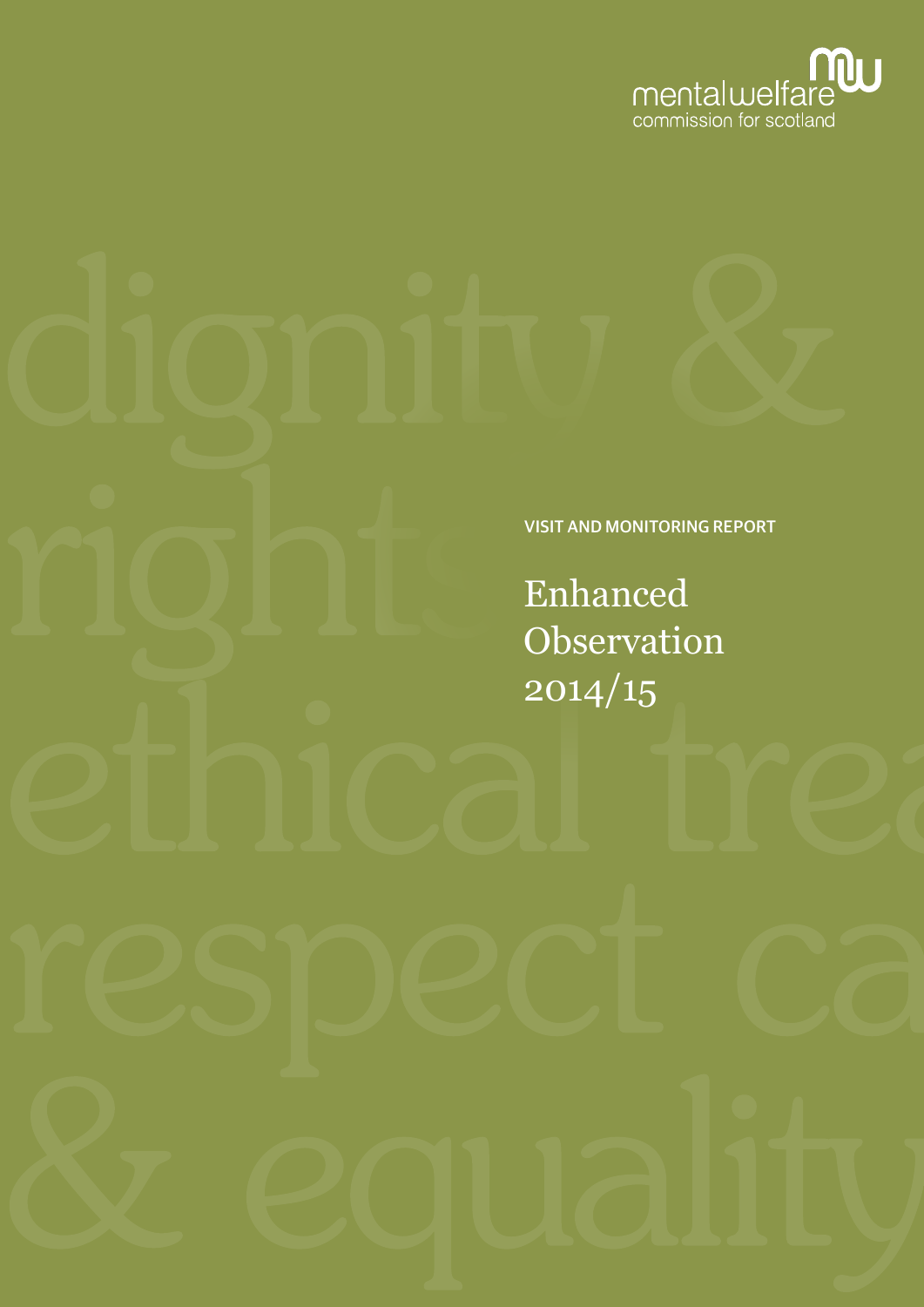# **Enhanced Observation Report** September 2015

# **Contents**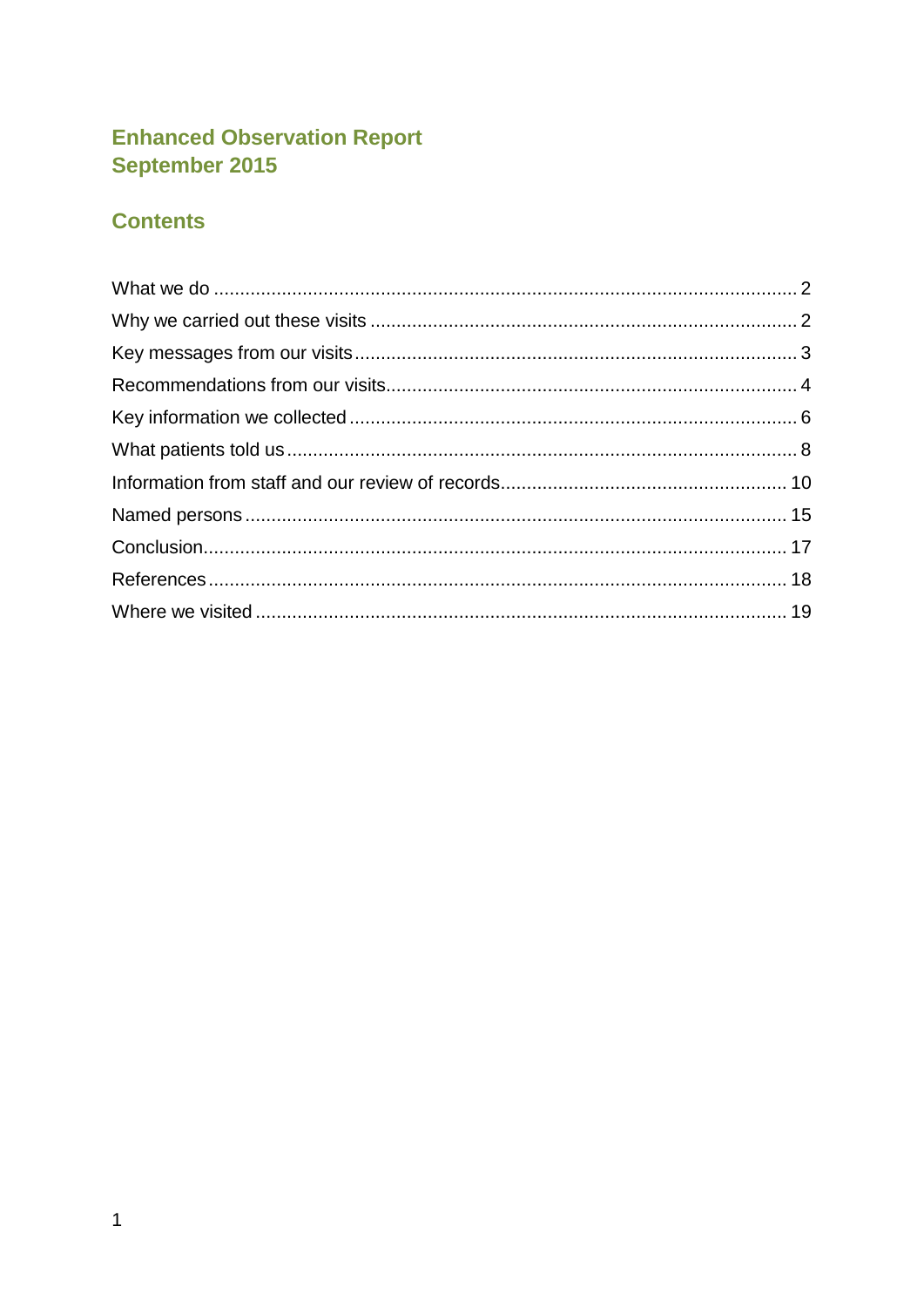### <span id="page-2-0"></span>**What we do**

We protect and promote the human rights of people with mental health problems, learning disabilities, dementia and related conditions.

We do this by

- Checking if individual care and treatment are lawful and in line with good practice
- Empowering individuals and their carers through advice, guidance and information
- Promoting best practice in applying mental health and incapacity law
- Influencing legislation, policy and service development

### <span id="page-2-1"></span>**Why we carried out these visits**

These visits follow our earlier report, from 2012, when we visited all adult acute mental health admission wards in Scotland<sup>1</sup>. At these visits, some patients told us about the levels of enhanced observation they were subject to and other restrictions. Many of the comments we heard were negative, and we recommended that service managers review the potential restrictions that people admitted were subject to, and ensure that any restrictions applied were individually assessed, proportionate and justifiable.

Although we had not set out to ask specifically about levels of enhanced observation at that time, we found that the national good practice guidance on observation, *Engaging People<sup>2</sup>* did not reflect changes in practice. The guidelines could be interpreted in such a way that people were subject to potentially restrictive levels of observation for longer than was necessary. We recommended that the Scottish Government commission a review of *Engaging People*.

We are pleased to report that the Scottish Government have commissioned Healthcare Improvement Scotland (HIS) to review the national good practice guidance and this review is underway at the time of writing this report. Observation is by its nature intrusive and can have a negative impact on the privacy and dignity of

 $\bullet$ <sup>1</sup> Mental Welfare Commission for Scotland (2013) *Adult acute ward visits 2012* [http://www.mwcscot.org.uk/media/126149/adult\\_acute\\_2012.pdf](http://www.mwcscot.org.uk/media/126149/adult_acute_2012.pdf)

 $\bullet$   $^{-2}$  Clinical Resource and Audit Group (CRAG) NHS Scotland (2002) Engaging People: Observation of people with acute mental health problems. A Good Practice statement. "Engaging People" is a revision of the CRAG document "Nursing Observation of Acutely Ill Psychiatric Patients in Hospital" (1995) and is relevant to all who provide or receive acute psychiatric care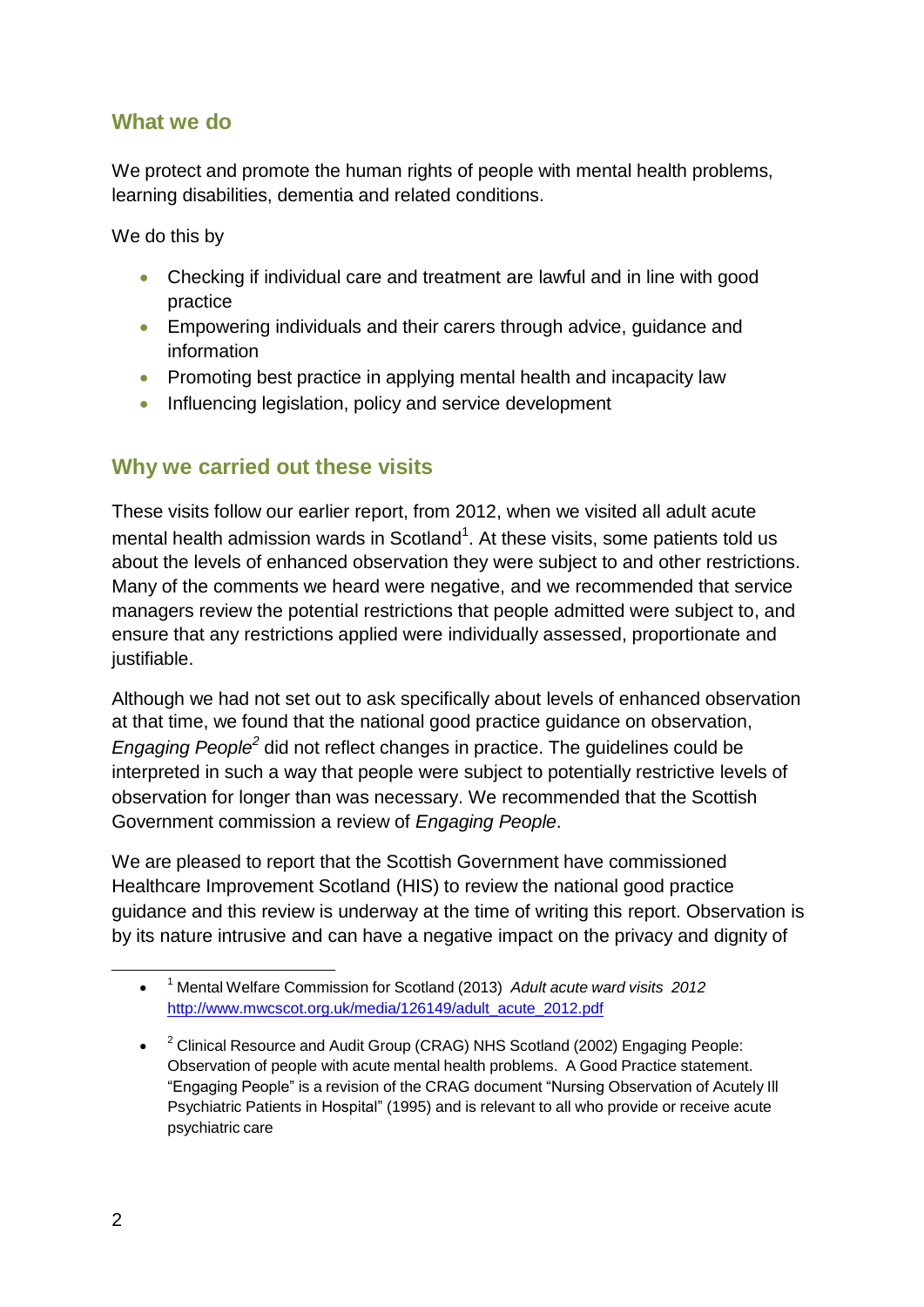the person being observed. Observation may place restrictions on patients, and all staff need to be aware about the possibility of de facto detention.

De facto detention is when a patient is not giving valid consent to their admission to hospital but is not detained under the Mental Health (Care and Treatment) (Scotland) Act 2003 (the Act). If it is the patient's perception that they are not allowed to leave, or restrictions are limiting their opportunity to leave, then that would be considered to be de facto detention and potentially a breach of Article 5 of the European Court of Human Rights (ECHR) (deprivation of liberty). The same would be true if the patient perceived that if they asked to leave, it was unlikely that they would be allowed to do so.

If not carried out sensitively, observation could be a breach of Article 8 of the ECHR (respect for private and family life) and/or Article 3 (prohibition against inhumane and degrading treatment or punishment) in some circumstances.

We decided that we should take a closer look at the issue of enhanced observation, particularly in relation to dignity, respect and the rights of the person being observed. We decided to carry out these visits to look specifically at this.

### <span id="page-3-0"></span>**Key messages from our visits**

Enhanced observation can unintentionally result in distress for the patient and a balance needs to be struck between maintaining patient safety whilst respecting privacy and dignity.

Observation was often viewed as a "one size fits all" process rather than an integral part of a plan of care.

Too few patients had a regularly reviewed 'person-centred' care plan in relation to their enhanced observation. Patient participation in, and understanding of, their care plan was inconsistent.

Enhanced observation provides an opportunity for therapeutic intervention, but was perceived by some patients as intrusive. Staff and patients had views about how the experience of enhanced observation could be improved.

There is variation in practice across Scotland as to who in the health care team has the authority to reduce levels of enhanced observation. It is best practice for this to be part of multidisciplinary discussion but this is not always possible and can result in patients remaining on levels of enhanced observation for longer than necessary.

Enhanced observations can amount to de facto detention in some cases and this was often not being considered. Generally, patient consent to enhanced observation had not been adequately addressed.

Staff training in enhanced observation was inconsistent and often inadequate.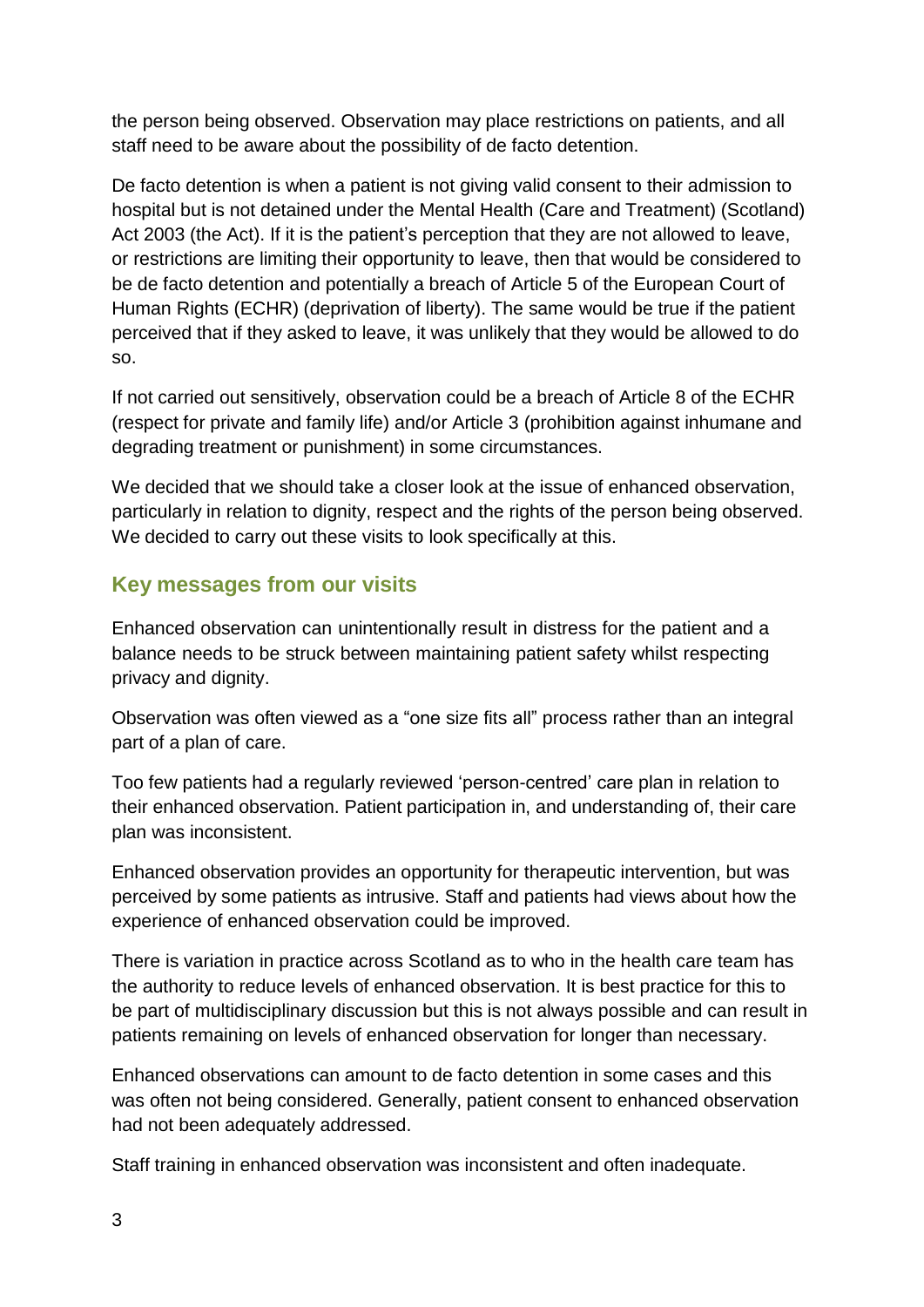# <span id="page-4-0"></span>**Recommendations from our visits**

We recommend that in anticipation of the new guidance that will be published once HIS have completed their review of 'Engaging People', hospital managers consider and address the following recommendations.

Hospital managers should review their local policies and make sure that staff know about and understand these policies. They should ensure that enhanced observation is carried out sensitively and discreetly and that patients are not subject to enhanced levels of observation for longer than is clinically indicated.

Hospital managers should ensure patients subject to enhanced observation have a person centred care plan in place that follows a clear risk assessment process. This must take into account the particular needs of the individual patient and ensure patient participation wherever possible in their care plan and review.

Ward staff should provide verbal explanation and written information for patients and visitors/named persons that explain enhanced observation and what to expect.

Hospital managers should ensure that staff have the support and resources to ensure therapeutic activity during the period of observation. Hospital managers should ensure consistent processes are in place to review staffing levels in response to changing levels of enhanced observations.

Hospital managers should ensure that the enhanced observation policy allows for an early review of observation status and a reduction in level of observation where this is clinically indicated.

Where nursing staff are reducing levels of observation, there needs to be a clear policy and guidance in place to support this.

Hospital managers should ensure patient consent to enhanced observation is assessed, recorded and regularly reviewed, and appropriate action – such as considering the need for detention – is taken where patients are not consenting to its use.

Hospital managers should ensure access to independent advocacy is easily available.

### **What is enhanced observation?**

The key purpose of observation is to provide a period of safety for patients during temporary periods of distress when they are at risk of harm to themselves and/or others. A raised level of observation is frequently used when staff have assessed that the risk of self harm or risk to others is increased, either within a ward environment and/or if the patient were to leave the ward.

*Engaging People* defines the following levels of observation: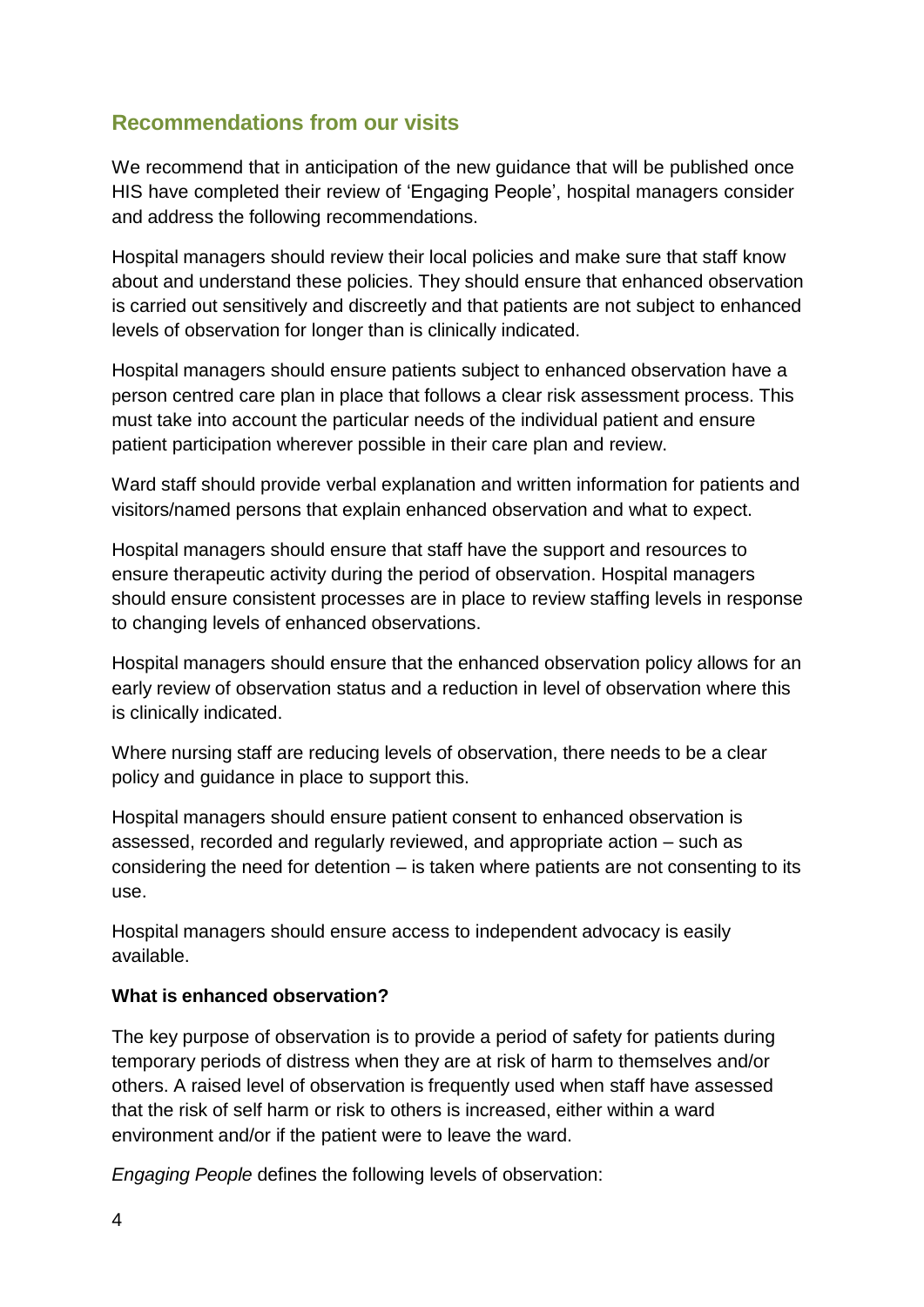#### *General Observation*

This level of observation is intended to meet the needs of most patients for most of the time. The staff on duty should have knowledge of the patients' general whereabouts at all times, whether in or out of the ward. Patients on general observation are considered not to pose any serious risk of harm to self or others.

#### *Constant Observation*

This level of observation is used for those considered to pose a significant risk to self or others. An allocated member of staff should be constantly aware at all times of the precise whereabouts of the person being observed through visual observation or hearing .It is recommended that appropriate members of the multi-disciplinary team (generally a minimum of the nurse in charge and duty doctor) review the need for constant observation at least every 24 hours.

#### *Special Observation*

This level of observation is used when a person is clinically assessed as requiring intensive and skilled intervention as a consequence of their very serious mental and/or physical state. The person being observed should be in sight and within arm's reach of a member of staff at all times and in all circumstances.

When in this report we talk about people on enhanced observation, we mean people who are being cared for on a constant or special level of observation.

#### **How we carried out these visits**

We visited each ward on an unannounced basis. One of the Commission's practitioner officers attended the ward and asked a senior member of nursing staff about the current level of occupancy and to identify any patients who were on an enhanced level of observation at the time. We also asked some general questions about how the observation policy operated.

We visited some wards more than once. Details of where we visited and how often can be found at **[appendix](#page-19-0) 1**.

We met with patients on enhanced observation where it was possible and appropriate, and where the individual patient agreed to meet us. We asked the patient on enhanced observation a series of questions about their understanding and experience of enhanced observation.

We also looked at the records to collect key information, including looking at evidence of reviews, and the level of detail in each patient's care plan.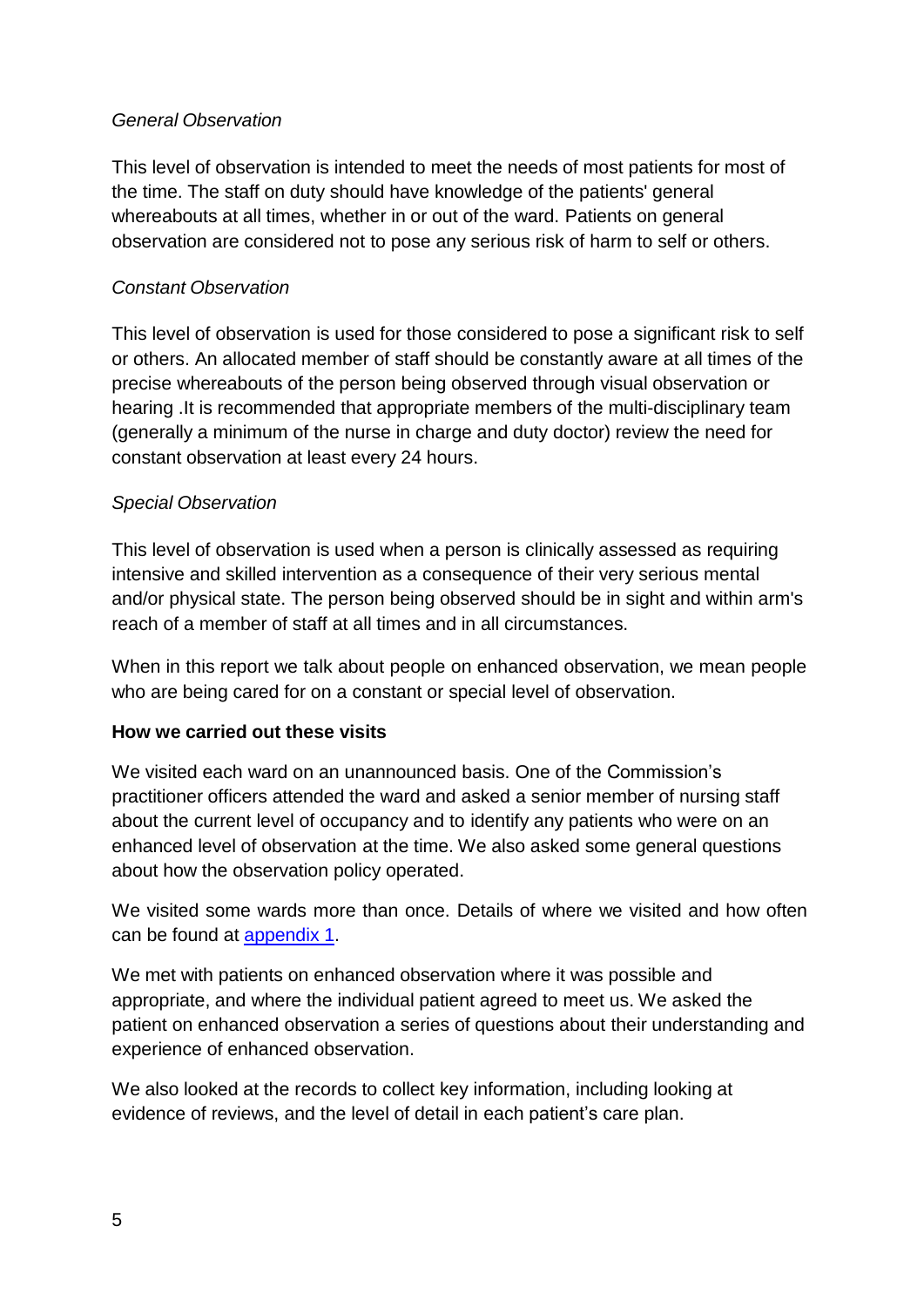We completed a questionnaire with the patient's named person if they had one, and when it was possible for us to speak with them. A named person is someone who will look after the person's interests if he or she has to be treated under the Act.

We asked the named person if they had been given information about the enhanced observation and the reasons for this.

In addition to the unannounced visits to hospital wards, we also contacted all health boards and asked them to provide us with a copy of their observation policies.

### <span id="page-6-0"></span>**Key information we collected**

Between 08/04/14 and 24/09/14 we visited 60 wards across 12 health board areas in Scotland.

We spoke to 186 patients who were subject to enhanced levels of observation, to look at their care and treatment, in 53 of these wards across 10 health board areas. Forty four wards were for adult mental health admission, and nine were admission wards for people with learning disability.

We also spoke with 23 named persons.

At the time we visited the wards, 48 of the 60 wards had at least one patient on enhanced observations. The highest number of patients on enhanced observations on a ward at the time of our visit was six. We were told that staffing levels had been increased in 22 of these 48 wards to cover the enhanced observation.

Of the 186 patients we met with, 108 were female and 78 were male. The age range was from 13 to 79.

126 patients were subject to detention under the Act, and sixty were not.

| <b>Status of patients seen</b> | <b>Number of patients</b> |
|--------------------------------|---------------------------|
| Informal                       | 60                        |
| Detained                       | 126                       |
| Total                          | 186                       |

| <b>Type of order (detained patients)</b>       |     |
|------------------------------------------------|-----|
| <b>Short Term Detention Certificate (STDC)</b> | 68  |
| <b>Compulsory Treatment Order (CTO)</b>        | 47  |
| <b>Emergency Detention Certificate (EDC)</b>   |     |
| Interim CTO                                    |     |
| CTO and STDC                                   |     |
| Criminal Procedure (Scotland) Act Order        |     |
| <b>Total detained</b>                          | 126 |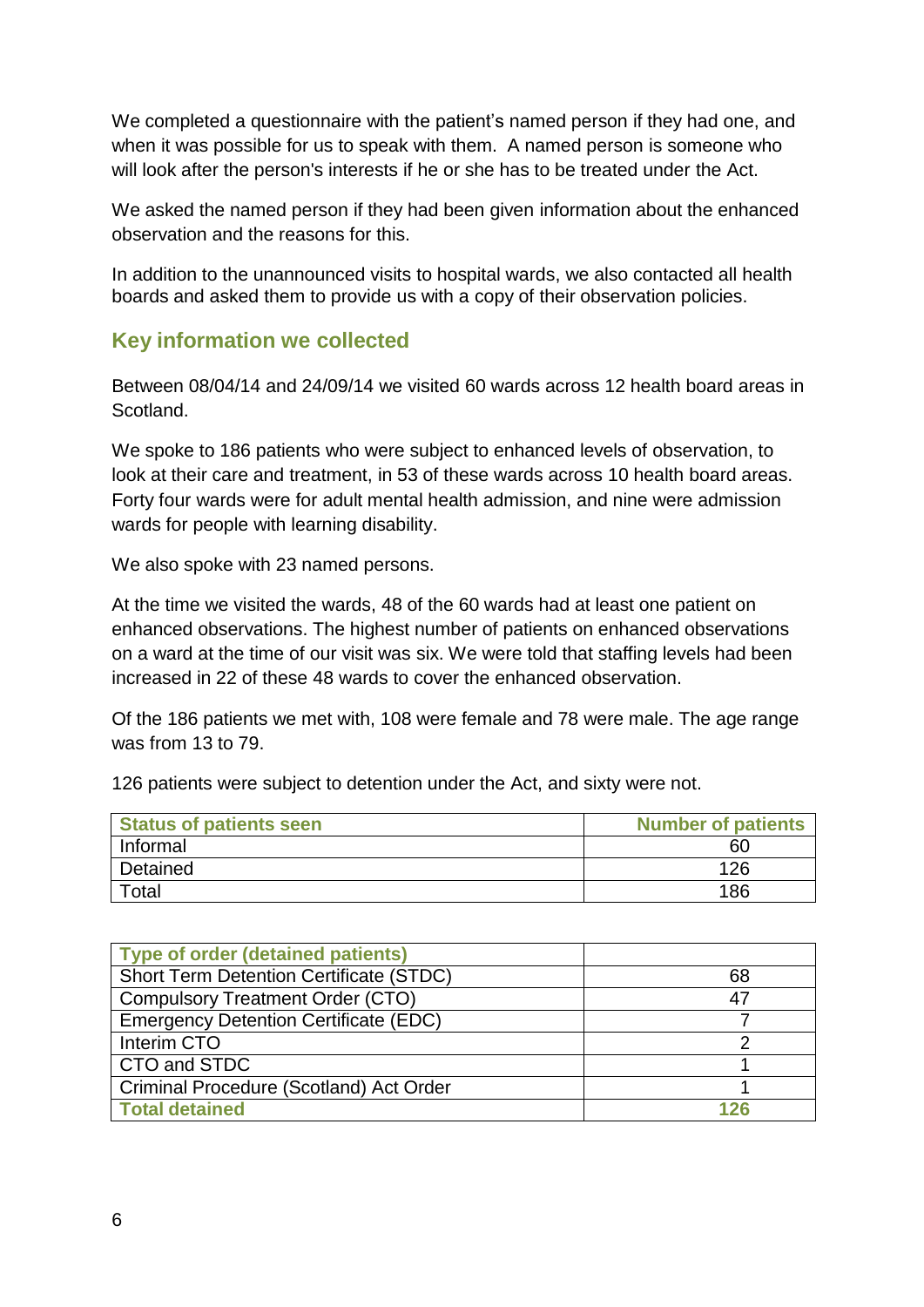Of the 186 patients, 162 were on constant observation and 24 were on special observation.

### **Reason for enhanced observation status**

The most common reason given by staff for an individual being on enhanced observation was the risk of absconding, as shown in the table below.

| <b>Reason for enhanced observation</b>          | <b>Number of patients*</b> |
|-------------------------------------------------|----------------------------|
| Risk of absconding                              | 67                         |
| Risk of suicide                                 | 58                         |
| Risk of deliberate self harm                    | 48                         |
| Risk to others                                  | 46                         |
| Threats made                                    | 14                         |
| Substance misuse                                | 9                          |
| Other reasons                                   | 59                         |
| (including sexual disinhibition, vulnerability) |                            |
| <b>Total number on enhanced observation</b>     | 186                        |

• The count is more than the total of 186 patients as more than one reason could be given for each individual.

#### **Further Action**

As a result of our visits to patients, we often take action, either immediately or shortly after the visit. During this series of visits we took action on the day of the visit for 24 patients, or shortly after the visit for five patients.

In terms of immediate follow-up action, the most common courses of action were raising an issue with the ward manager or nursing staff, or giving advice to the person visited. The most frequent issue discussed was the use of constant observations for an informal patient.

In the five cases where we took action after a visit, we contacted the patient's Responsible Medical Officer (RMO). In two cases, this was to raise the issue of possible de facto detention. Other issues raised were the use of special observations for an informal patient (who was reportedly agreeing to this level of observations); specified person restrictions; $^3$  and a request for information about a critical incident on a ward.

[http://www.mwcscot.org.uk/media/192163/final\\_specified\\_persons.pdf](http://www.mwcscot.org.uk/media/192163/final_specified_persons.pdf)

<sup>3</sup> The Mental Welfare Commission for Scotland (2014) *Specified Person monitoring*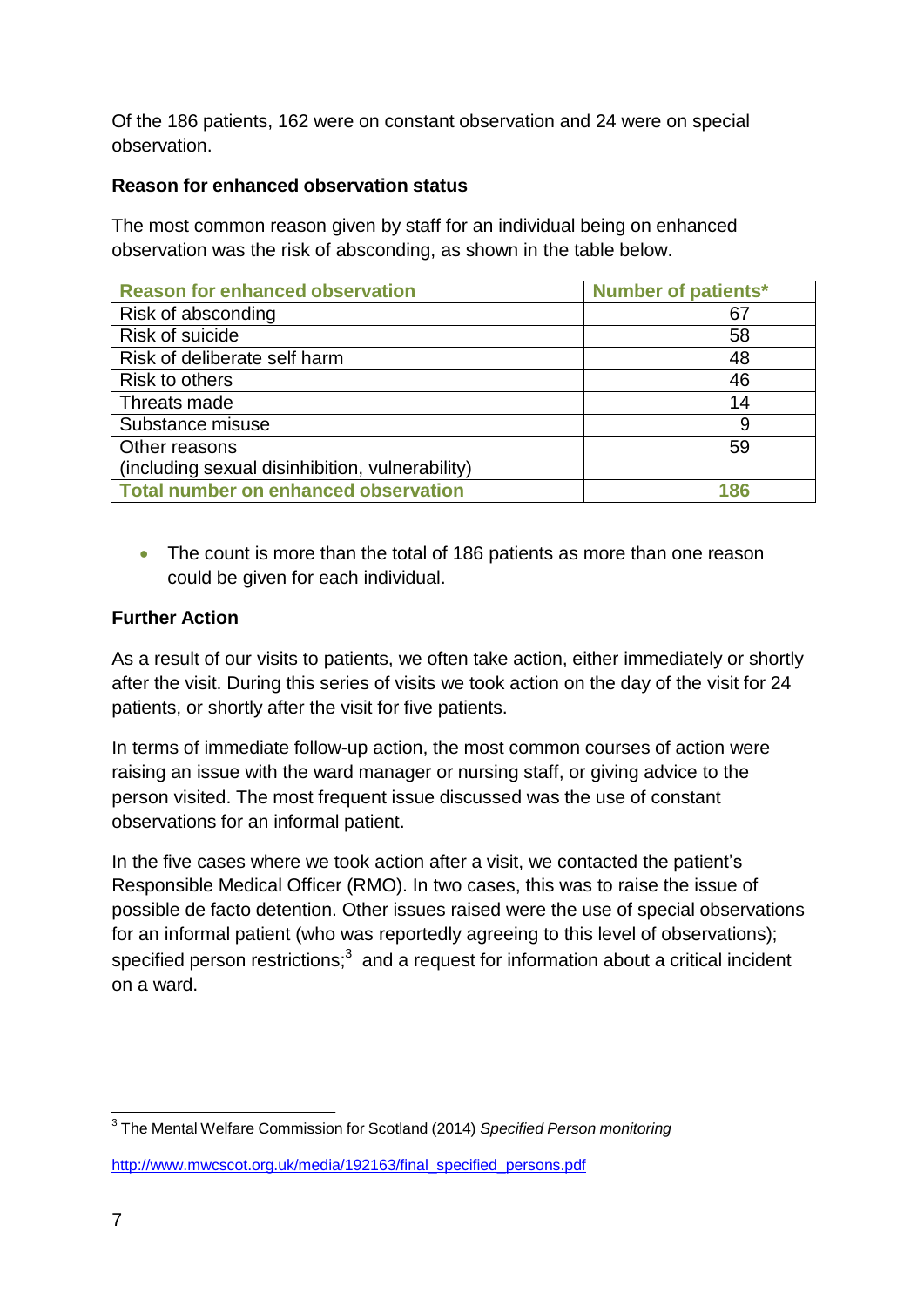### <span id="page-8-0"></span>**What patients told us**

Seventy three of the 186 patients we spoke to remembered being told about enhanced observations starting. Of them, 60 patients recalled someone explaining to them what it would involve. Sixty five patients remembered being told why enhanced observations were being started. Only 24 patients said that they had been told how often their observation level would be reviewed.

We asked patients for their comments about the reason they were given for being put on enhanced observations, but only a few people gave us information about this. Ten patients said that they had been informed that it was for their own safety. Five people told us that they had not been informed that they were on enhanced observations or told why this decision had been taken. Only one person told us that they had been given written information.

We also asked patients how they felt about being on enhanced observations. 85 people gave us information about this. 43 patients told us that they were generally happy about being on enhanced observations. Some particular comments were:

*"They have been respectful and tried to engage with me."*

*"It makes me feel safer."*

*"They have tried to give me as much privacy as possible."*

*"I like the company."*

34 patients told us that they were unhappy (to varying degrees) about being on enhanced observations. People commonly told us that it was intrusive. Other comments were:

*"It's horrible being watched and followed all the time."*

*"It's very restrictive – it feels like being a child."*

*"I struggled with it – it's very difficult."*

*"It feels very restrictive and intrusive, like being in prison."*

Some patients told us that the experience was unpleasant but they accepted the need for it.

We asked patients if anything could be done differently to make being on enhanced observations a better experience. There were 23 responses which suggested changes to observation practices, rather than general comments such as "just leave me alone" or "let me go home".

Suggested comments to improve the observation experience included: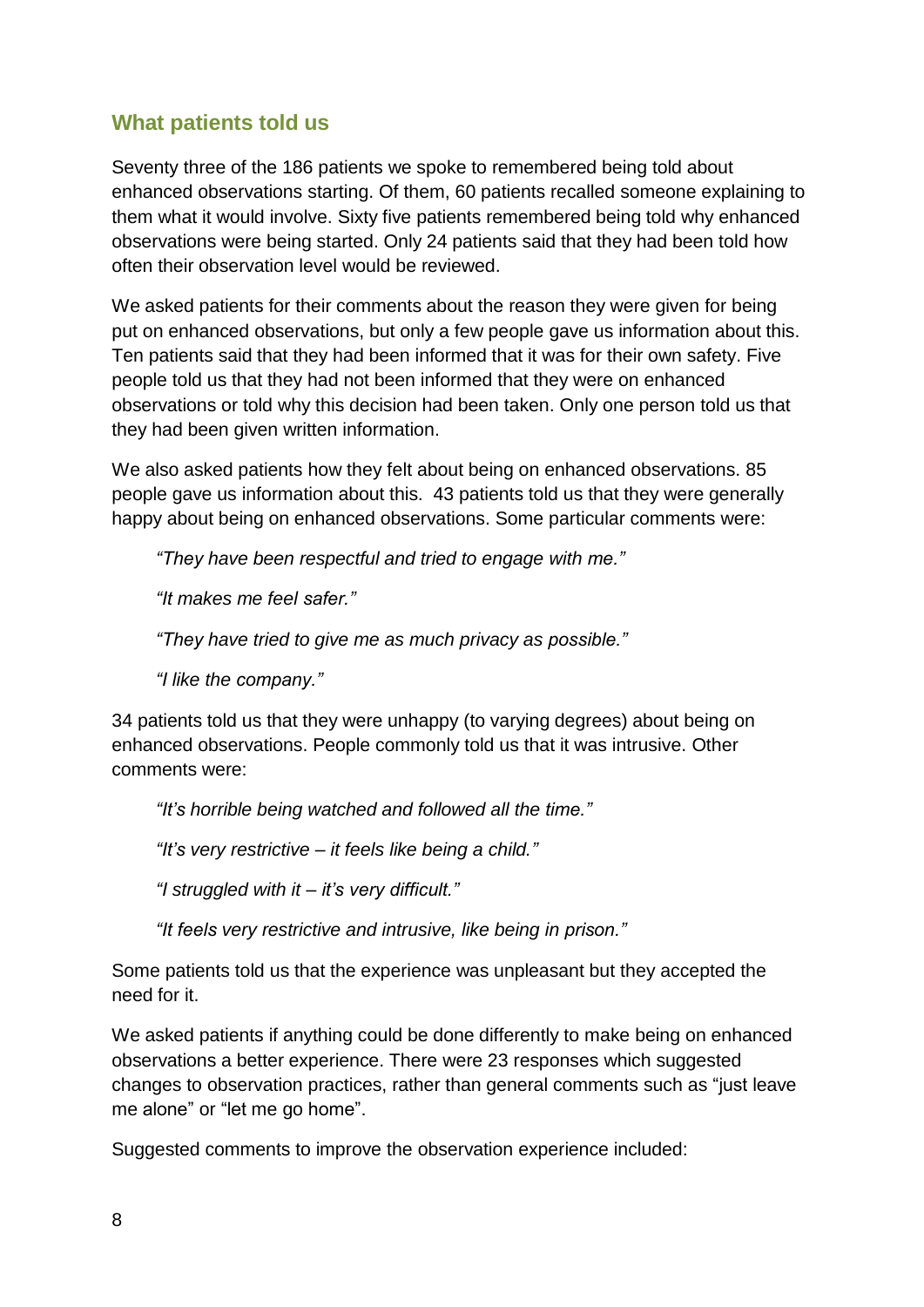- more time off the ward,
- more staff on duty,
- more opportunities to go out for a cigarette,
- more privacy when going to the toilet,
- more privacy when making phone calls,
- being able to choose the nurse that carried out the enhanced observations, and
- **•** staff involving patients in activities.

One patient would have preferred it if there was not someone in his room when he was sleeping, and another wanted staff to be behind his door, rather than in his room. A further patient thought that wards should use cameras rather than staff "*so you can have your own space*."

*"The nurse explained that they were worried about me and because I was threatening to kill myself and feeling so mixed up that someone being with me to keep an eye on me would be good. They check how I'm doing all the time and I'm seeing the doctor today."*

*"When I tried to harm myself ,everything was taken off me and my only strategy is to draw and write, but I wasn't allowed even a pencil to do my university work, so that was unfair"*

*"I did not like someone in the room with me waking me when I was asleep. I did not understand why there was not even a simple lock on the toilet door. I found not having a lock more anxiety provoking"*

*"Staff change hourly. Some staff talk to you, some play games, some don't interact at all "*

*"Bit more of a handover, so you don't have to go through things again, especially if you're quite upset... you don't want to go over the same things again".*

*"Some nurses moan about work and being on observation.... it's ok, but not fair on a patient who has their own stuff to deal with... you feel a bit of a burden, it's hard".*

*"I think there should be some boundary for privacy, maybe making a phone call if I'm upset or something"*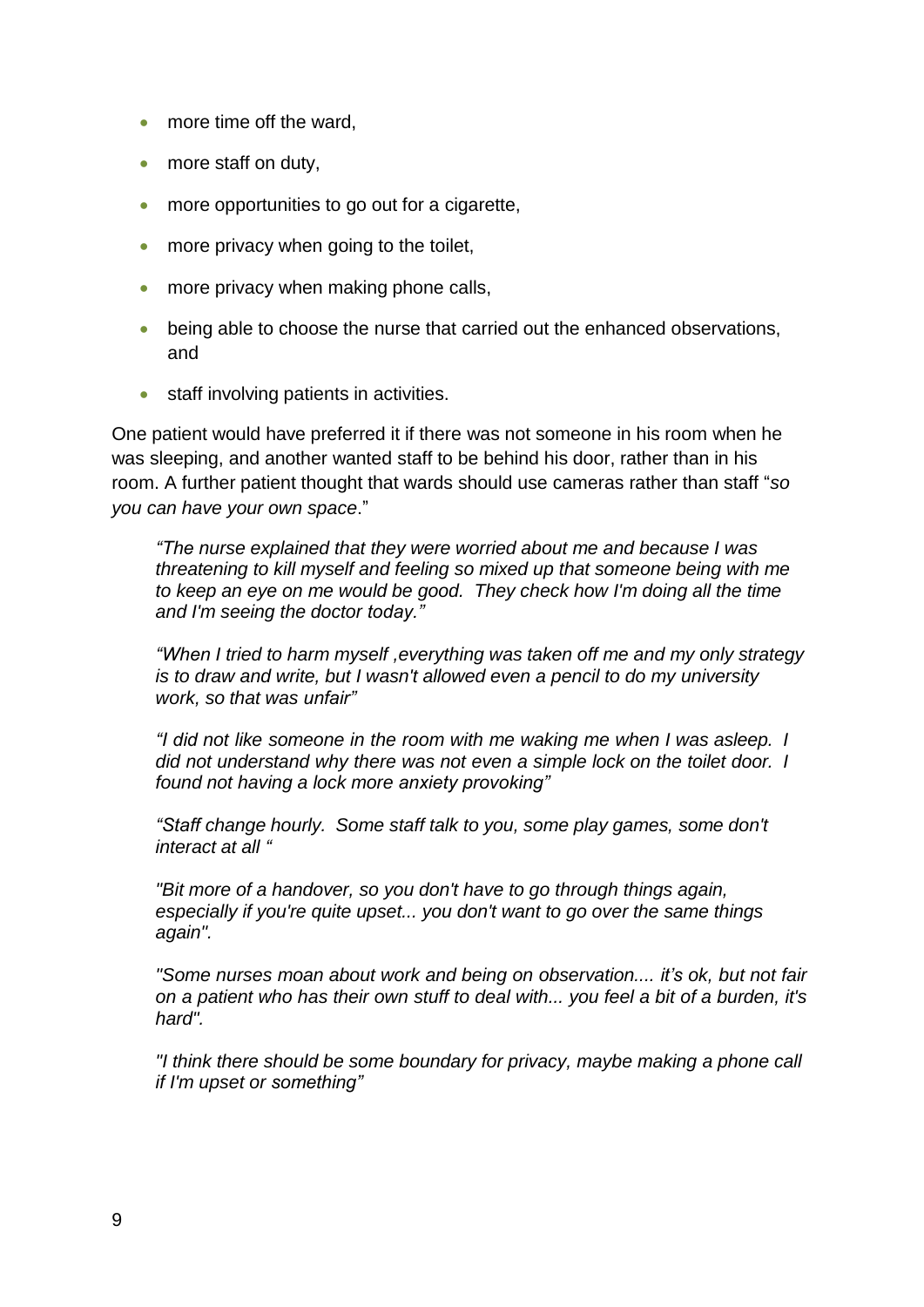### <span id="page-10-0"></span>**Information from staff and our review of records**

#### **Evidence of review and care planning**

We asked staff how often patients on enhanced observations had that status reviewed. On 45 of the wards, we were told status was reviewed on a daily basis and on another two at least every 48 hours. Nine of the wards reviewed observation status on a weekly basis (all of them learning disability wards). There were some other intervals specified for reviews, and some wards reviewed status 'as required by the individual patient' or on an "ad hoc" basis.

We looked for written evidence of review of observation status in patient records. We found this in 168 cases out of 186 (90%). These records showed that enhanced observation status was most commonly reviewed on a daily basis (104, 62%). Less frequent review was seen in some cases: review every 48 hours (17, 10%); twice weekly review (4, 2%); and weekly review (27, 16%). On some wards review was sporadic. For five patients, constant observations were not reviewed as it had been decided that they would remain on this level of observations for policy reasons (an example of this being an under 16 year old on an adult ward which we considered to be good practice, given their vulnerability).

We also asked staff about who generally reviewed enhanced observation status. The most common answer was that review was carried out by the Responsible Medical Officer (RMO), nursing staff and other medical staff, such as a specialty doctor or appropriately trained specialty registrar. On some wards we were told that the decision was solely made by the RMO. Staff said that the multi disciplinary team (MDT) was involved in half (30) of the decisions.

Patient records confirmed that observation status was most commonly reviewed by the Responsible Medical Officer (RMO) and nursing staff, often with input from other members of the multidisciplinary team.

Staff comments indicated considerable variation across wards in how reviews of enhanced observations were documented; often the review might be noted in more than one document. Reviews were most commonly noted in a separate enhanced observations recording sheet/prescription (21); medical notes (19), nursing notes (18) or multi-disciplinary (12) notes.

We asked staff if enhanced observations were 'care planned' for. By that we meant; was there a specific care plan that detailed the enhanced observation; what that involved and how this was being managed and reviewed.

Ward staff told us that this was the case on 51 (85%) of the 60 wards.

On 21 of these 51 wards the relevant care plan would be reviewed daily. On three wards, the care plan would be reviewed every two days, and on 25 wards it would be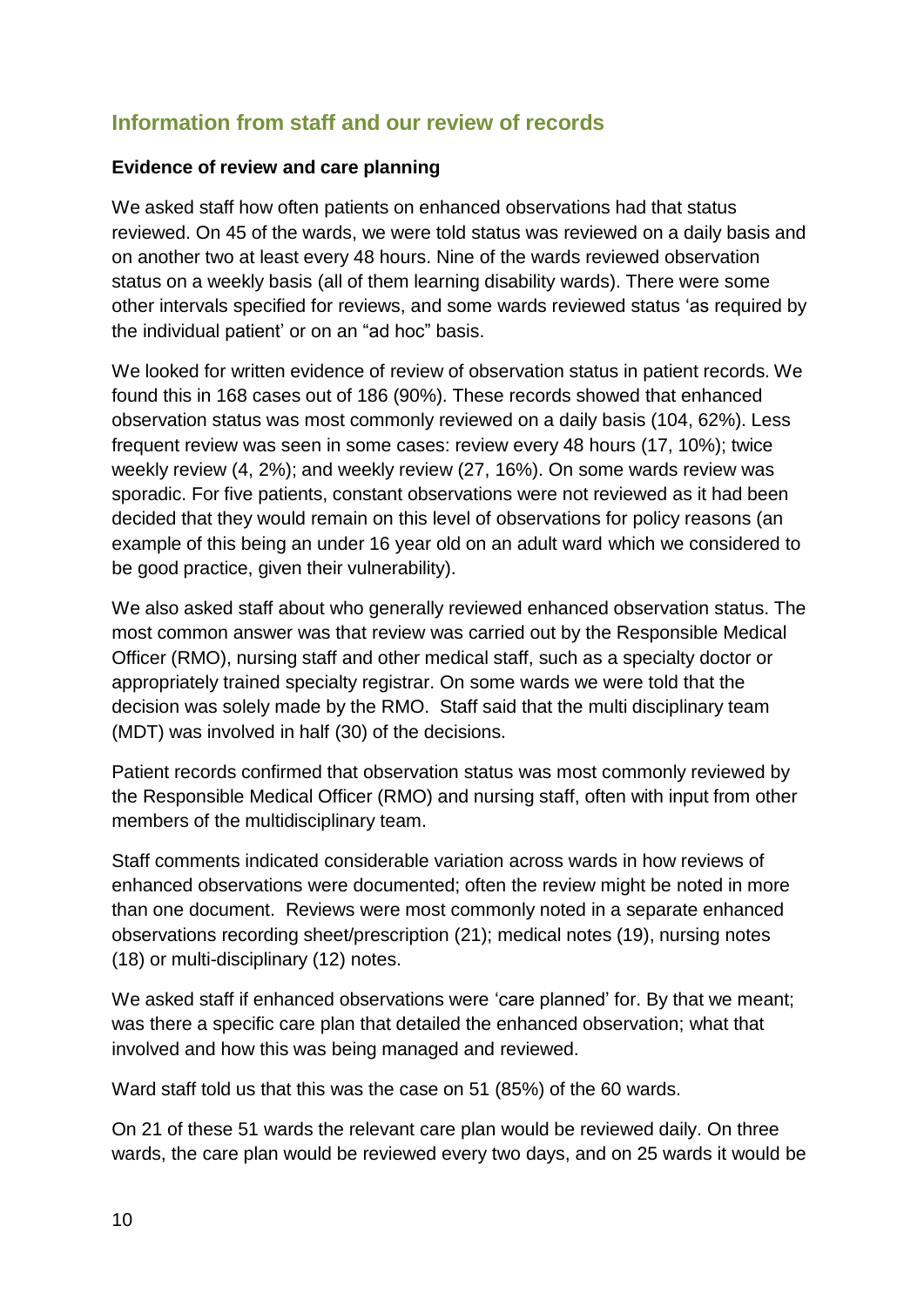reviewed on a weekly basis. Three of the wards did not state their frequency of review.

When we looked at individual records, we were concerned to find that there was a care plan in place for the use of enhanced observations for just 95 (51%) patients.

Where specific care plans were in place, we regarded these as person-centred in 80% -76 of the 95 - instances. By person centred we mean that the particular needs of the individual patient had been assessed and planned for; the care plan was not just a generic enhanced observation template with the patient's name inserted.

### **Patient participation**

We were keen to find out if patients were involved in reviews of their observation status. We were told that patients were involved in reviews on 51 out of the 60 wards.

We were interested in the processes followed by staff when patients were put on enhanced observations. We looked in case notes for evidence of patients being told about this, and found written evidence in 112 cases out of a total of 186 (60%). We then asked patients if they had been told. As noted earlier, 73 patients informed us that they had been told about enhanced observations being started.

We asked staff how patients were informed about changes to their observation levels. On all of the wards we visited, patients were informed verbally, by nursing or medical staff. In addition, on 29 wards patients were also given written information, such as a leaflet explaining observation levels. One ward (learning disability) used pictorial augmentation to assist the doctor and nurse explaining changes in observation levels to patients.

We asked if patients are given the opportunity to discuss their experience of enhanced observations after the event. Staff on 38 wards told us that patients were given this opportunity. This opportunity for discussion was most commonly within "one to one" sessions with nursing and/or medical staff, as described on 24 wards. Other opportunities were within multidisciplinary team meetings or during a weekly discussion with the "named nurse". One learning disability ward used "talking mats" to enhance communication following the use of enhanced observations.

#### **Staff processes and understanding**

When we visited the wards, we asked if staff had access to an observations policy. We would expect that all wards would be able to consult the relevant documentation. We asked to see this, and on 58 of the wards we visited staff told us that there was an observations policy; we were able to see this document on 47 of the wards.

We asked about the processes involved when a patient's observation status was changed, and who could increase the level of observations for a patient.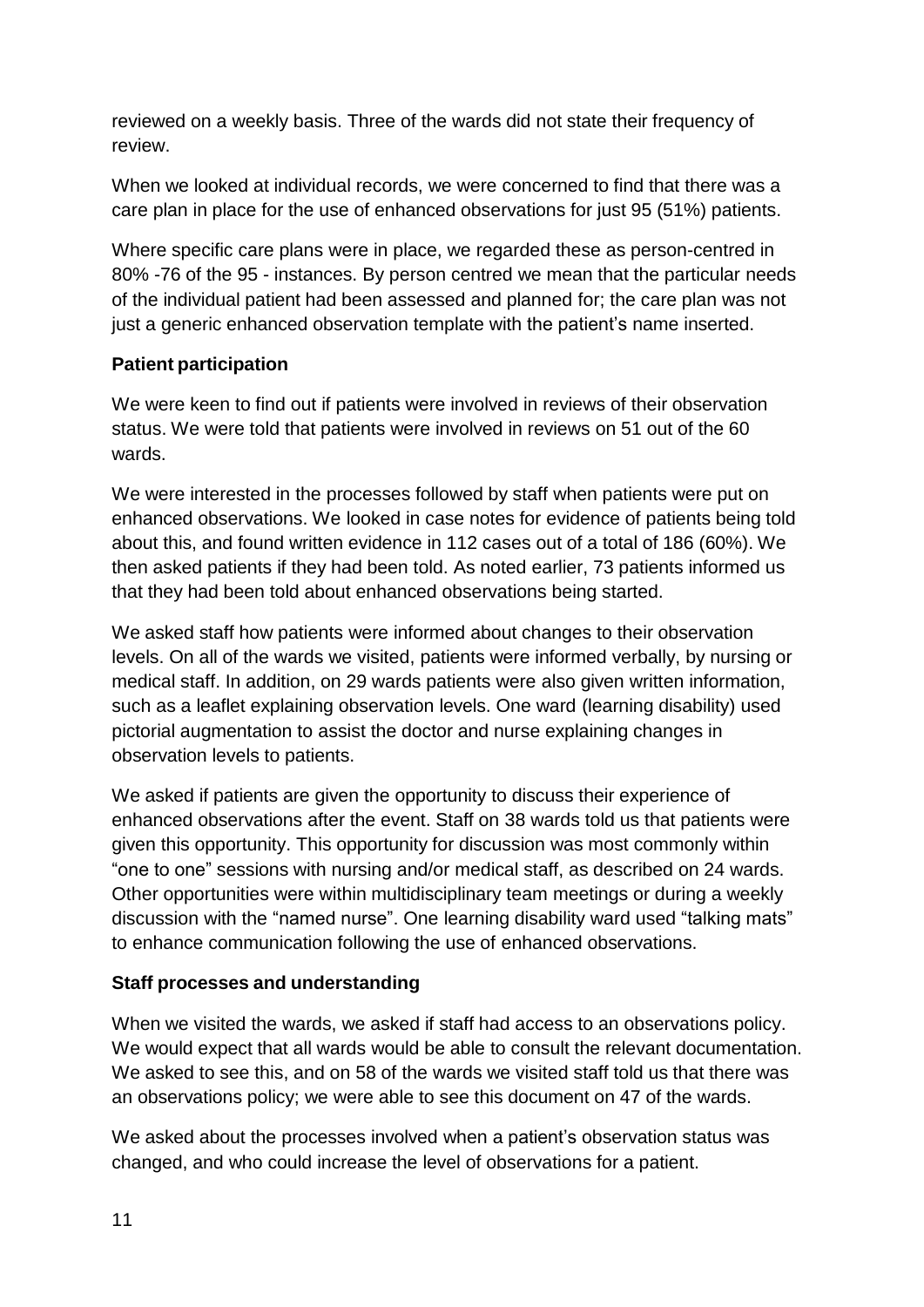The most common answer (with 43 occurrences) was that observation levels could be increased by the Responsible Medical Officer (RMO) or nurse or other doctor. On 13 wards we were told that this would be the decision of the RMO or nurse.

We also asked who could decrease observation levels. On 19 wards this was solely a decision for the RMO, while on another 19 wards the decision could be taken by the RMO or another doctor. On 14 wards the observation level could be reduced by the RMO, nurse or another doctor, and on six wards the decision could be taken by the RMO or nurse.

Traditionally it has been usual practice that only medical staff can decrease levels of enhanced observation. Occasionally this results in patients being on an enhanced levels of observation for longer that clinically necessary (e.g. remaining on enhanced level of observation over a weekend period until return of RMO at start of the week).

**Which staff can make changes to a patient's observation status (count by ward n=60)** Increase Decrease  $RMO$  only  $\begin{array}{ccc} & | & | & | & | \end{array}$  1 RMO or other doctor  $\overline{21}$ RMO or nurse or other doctor 46 14 RMO or nurse The Contract of the Contract of the Contract of the Contract of the Contract of the Contract of the Contract of the Contract of the Contract of the Contract of the Contract of the Contract of the Contract of t

Some wards have changed their practice so that some nursing staff can decrease levels in certain circumstances and we welcome this initiative.

We wanted to know how differences of opinion regarding observation levels were addressed. The most common approach to resolving differences of opinion involved compromise and discussion – this was described by half the wards. The second most common answer was that the RMO could overrule other staff after discussion; this was described on 19 of the wards. Six of the wards told us that any difference of opinion on this subject was rare. Two wards indicated that additional risk assessment would take place in this situation.

On all wards, enhanced observations were undertaken by registered nurses or nursing assistants. On some wards they were also undertaken by student nurses (36) or others (17) including, occupational therapists, psychologists, medical staff and family members. Student nurses would usually be in their third year, supervised,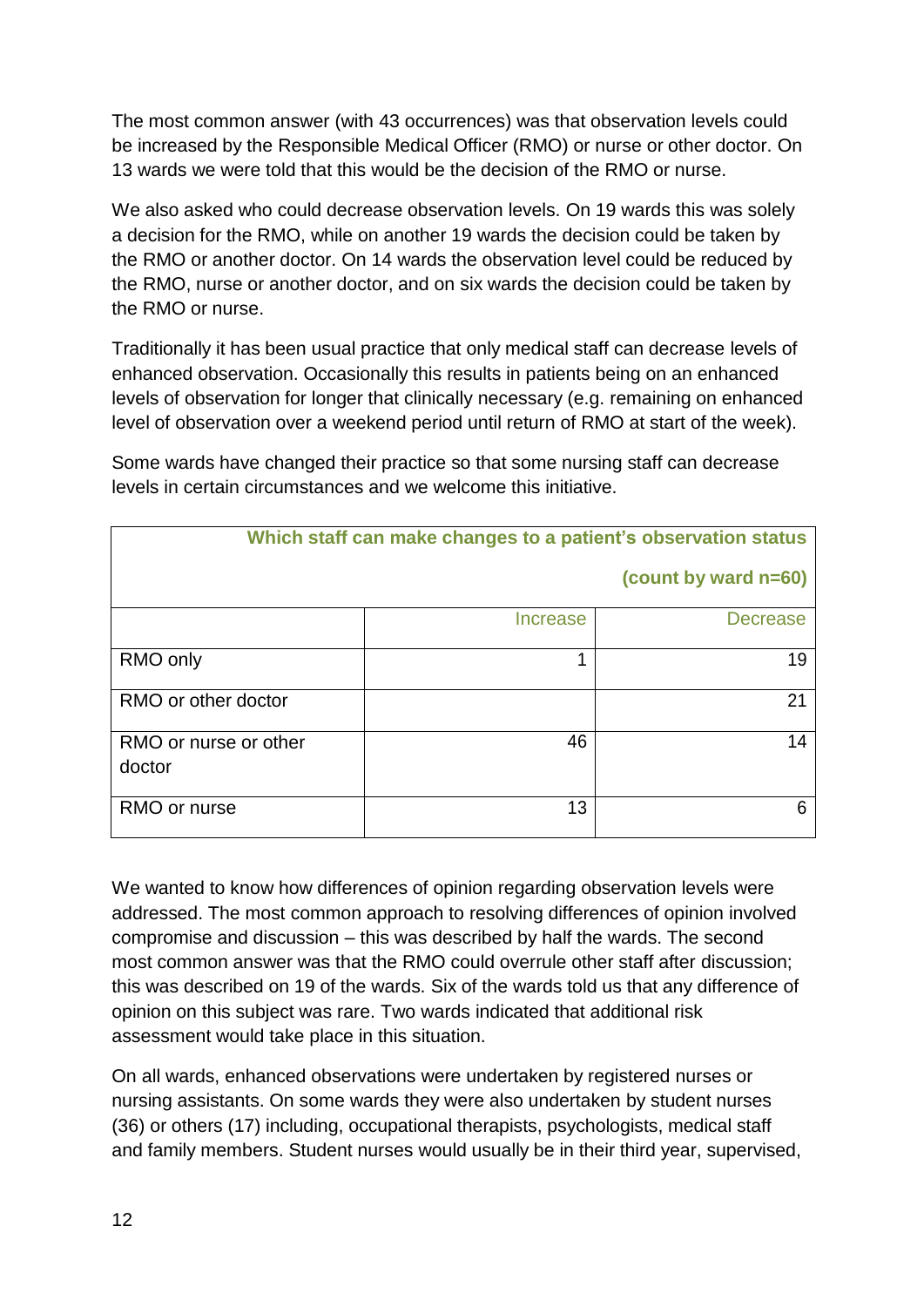and undertaking observations for a short period only e.g. an hour. Other professional and family involvement in observations was subject to risk assessment.

We asked about training for staff on the use of enhanced observations. By training, we meant instruction or education either on the ward by their own staff, or by someone else. On 32 wards we were told that training on enhanced observations had not taken place. On 13 wards, we were told training had taken place in the last year. On eight wards, training had taken place more than a year ago. Five wards said they provided relevant training as part of the induction for staff.

As a final question to staff, we asked about changes they would like to see relating to the use of enhanced observations. The most common answer, from one in six staff, was that they would like to see increased staffing on the ward when there were patients on enhanced observations. We heard on six wards that it would be helpful if the observations policy could be reviewed and updated.

Other changes wanted by staff included:

- making enhanced observations more therapeutic where possible,
- providing more accessible information for patients,
- having quicker reviews of enhanced observations,
- allowing nurses to reduce observation levels, and
- making improvements to the ward environment that could make observations more effective for patients and staff.

Less frequently mentioned possible improvements included providing more information for relatives and named persons (including written information); ensuring consistency in the approach to named persons, providing more staff training and making sure that enhanced observations are used more consistently. Other suggestions were scheduling a discussion with the patient after use of enhanced observations, undertaking research on the patient experience of enhanced observations and improved recording of reviews of observation status.

### **Locked doors and de facto detention**

We were interested in finding out if the wards we visited had locked main doors. We found that over a third (22) of the wards had locked main doors during the day. We asked about the effect this had on observation levels. On 14 wards we were told that having a locked door reduced the need to use enhanced observations to address "absconding risk". On two wards we heard that the process of undertaking enhanced observations was made easier if the ward door was locked. On two other wards, we were told that having the main door locked had no effect on observation levels.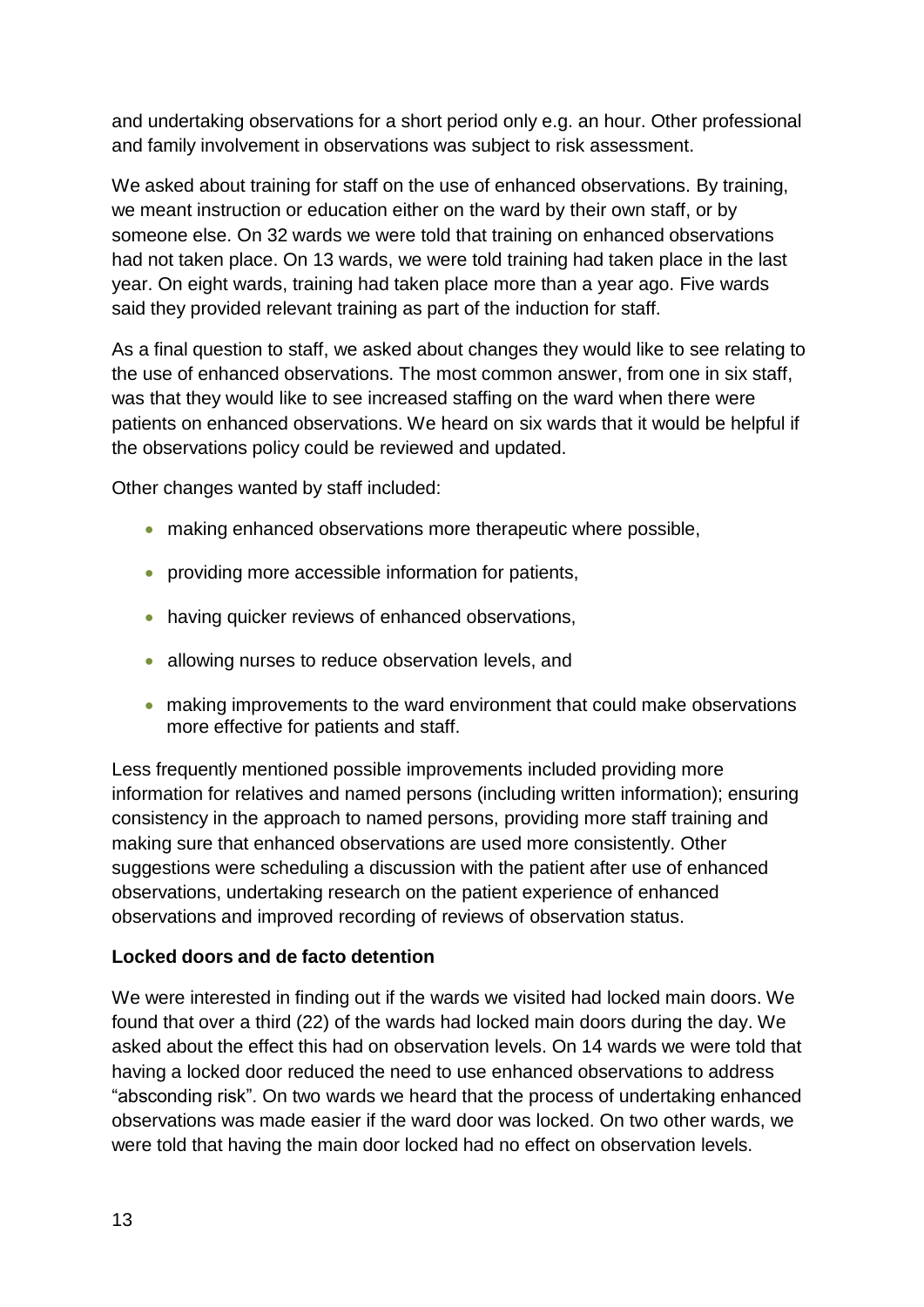We are often asked about whether or not patients should be detained under the Act because they are on a heightened level of observation.

We do not think that all patients on enhanced observations need to be detained.

If the reasons for enhanced levels of observation are made clear, and the patient is able to and agrees with the plan, there is no need to detain. If the patient demonstrates resistance to enhanced observation, then detention should be seriously considered; particularly if the enhanced observation is because of a risk of absconding, then this may be a deprivation of liberty and detention should be considered.

There is a danger in accepting people's consent to such a deprivation of liberty and interference with their right to privacy. For example, we advise that staff should know about and let the patient know where appropriate about the section 291 provisions under the Act for appeal to the Mental Health Tribunal (the Tribunal) in relation to unlawful detention.

Access to independent advocacy should be readily available to all patients and this is particularly important when enhanced observation is being considered.

Over a third of patients we identified on enhanced observations were subject to short term detention, and had the right to ask the Tribunal to appeal their detention.

### **Our review of local policies**

Following our visits, we wrote to each health board to ask for a copy of their observation policy. We received policies from eleven boards.

We found variation across these policies in how the national observation guidance, *Engaging People*, was being implemented.

Although all boards were using three traditional levels of observation, we found that one board had a modified constant/special level of observation and also a group observation level, with a maximum of four patients to one allocated nurse.

All observation policies allowed nurses to raise levels of observation, but some also allowed nurses to reduce the levels of observation in certain circumstances. We support this practice where nurses are adequately supported and resourced to do this.

Seven policies that we looked at allowed nurses to reduce levels of observation at weekends and out of normal working hours if there had been an earlier note from the responsible medical officer giving reasons where reduction would be appropriate.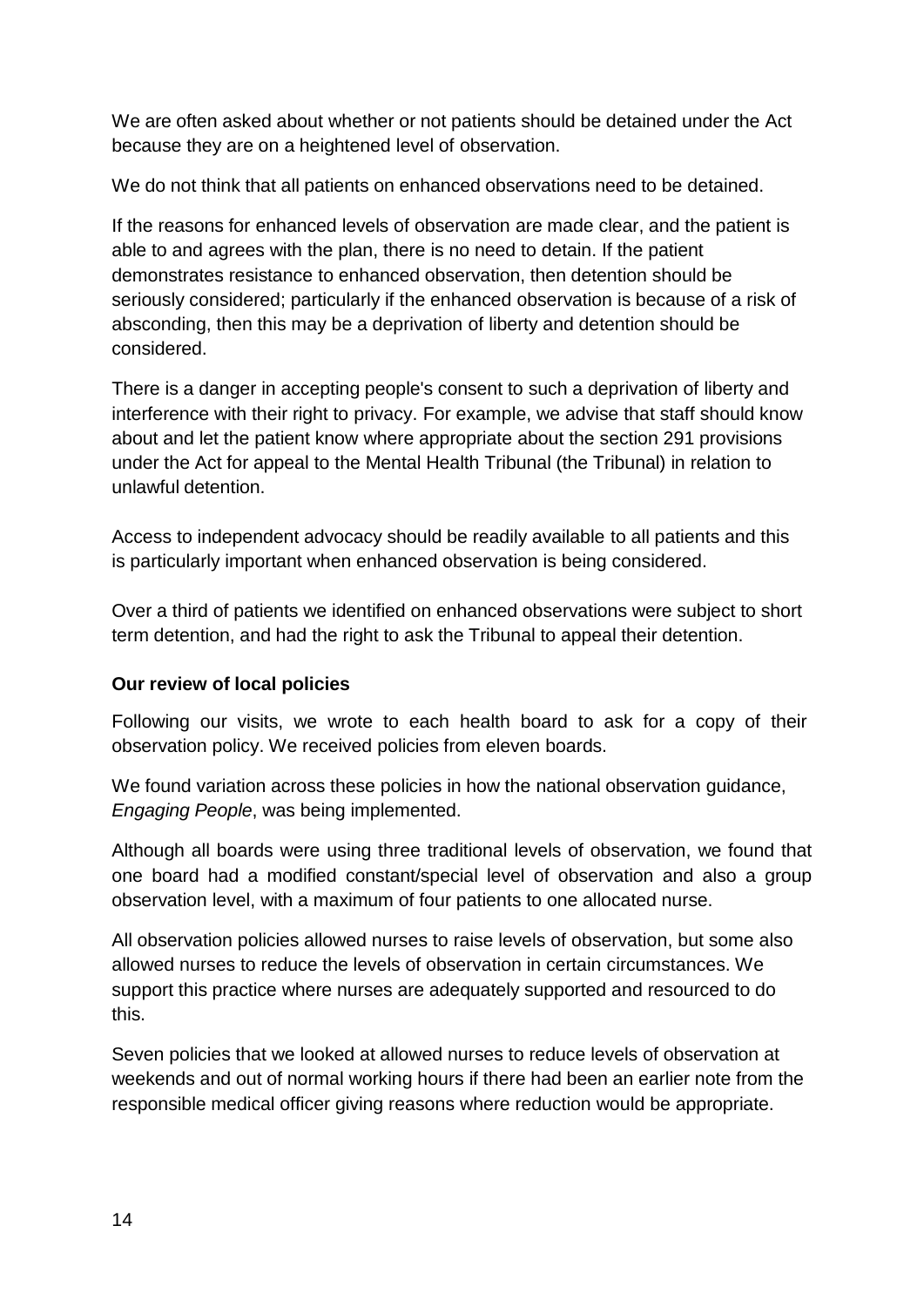One board had a 'blue flag' system where nurses had a high degree of autonomy to raise and lower levels of observation unless the patient was 'blue flagged' and then observation could only be reduced following a full multi-disciplinary review.

All but three of the policies contained information leaflets to be given to patients though some were more detailed than others. Some also included information leaflets for visitors, which we believe is good practice.

Not all policies were clear about who could carry out observations, although the consensus seemed to be that it was acceptable for third year student nurses to do this, and also health care support workers if they had the appropriate level of experience and training.

All policies said that there should be a maximum time limit of one or two hours for staff who are engaging in special observations.

We found that there were varying levels of attention paid in the policies to therapeutic engagement during periods of observation. One health board had incorporated a planned activity section into the enhanced observation care plan recording sheet.

We noted that only one observation policy had clear guidance about consent to observation and capacity, and about possible issues of de facto detention.

### <span id="page-15-0"></span>**Named persons**

A "named person" is someone who can help protect the interests of an individual who is subject to the Mental Health (Care and Treatment) (Scotland) Act 2003. The named person has to be informed and consulted about certain aspects of care and treatment. The named person can also make some applications under the 2003 Act.

Of the 186 patients seen during these visits, 102 had named persons identified. Named persons can be nominated by the patient or appointed by default and this group of 102 was split almost equally between these two categories.

The most common reason for not having a named person was that the patient was informal .Other reasons included the named person status being revoked by the patient, and the inability to identify any relatives or carers. Some did not have a named person specifically but had a next of kin named in the notes.

Of the 102 patients with named persons, we wrote to 80 named persons, asking them to contact us so we could carry out a telephone interview. We only wrote to 80 because in some cases the patient stated that the named person should not be contacted. In other cases it was not possible to approach the named person due to them being ill or otherwise unavailable.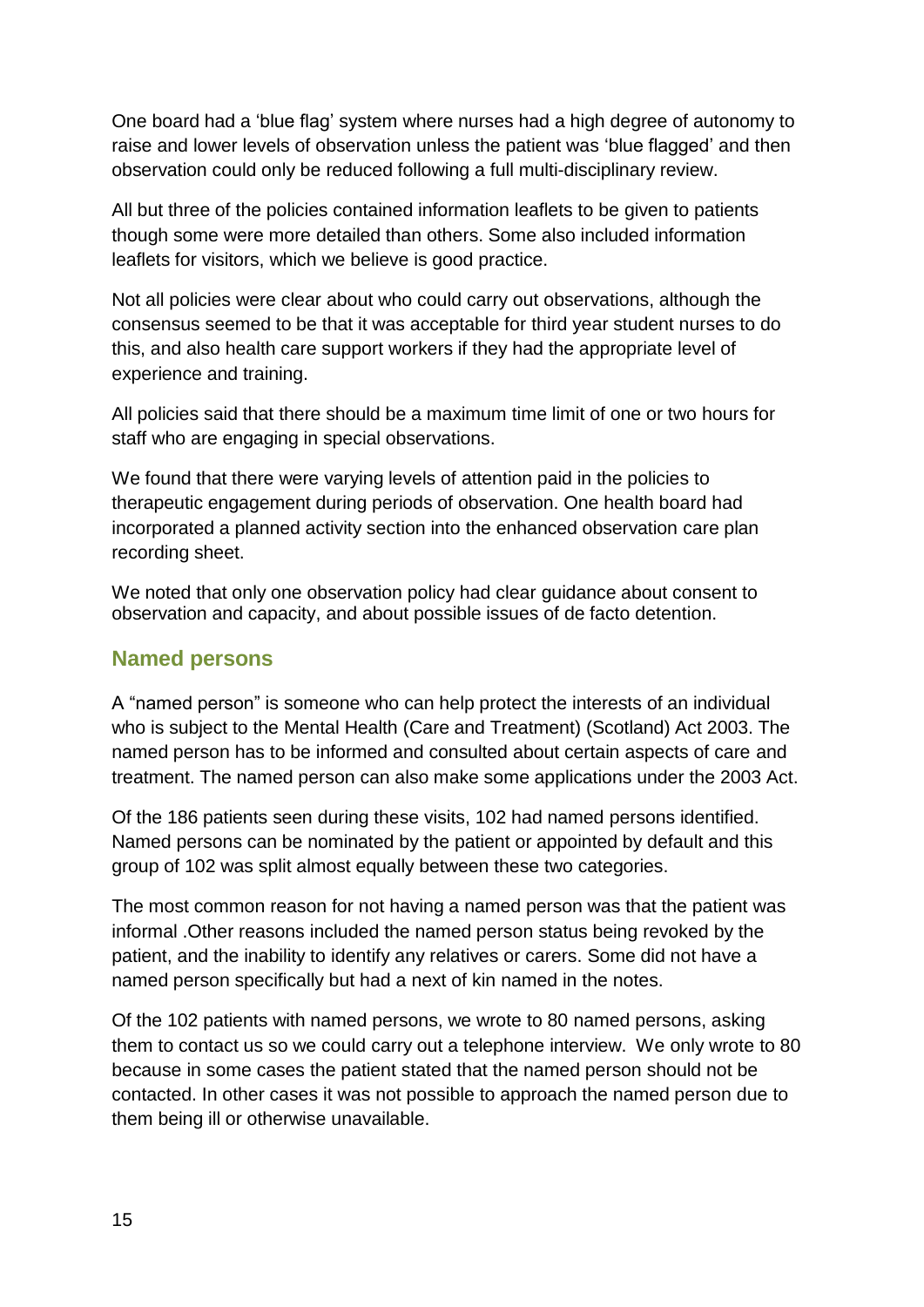23 (29%) of those invited agreed to an interview. Although we would have liked this figure to be higher, this is a reasonable response rate to a postal invitation to be interviewed.

Eleven of the 23 named persons interviewed were parents of the relevant patient, seven were siblings, and three were spouses, and one a child. Just one named person was not a relative.

We asked named persons if they had been told about the relevant patient being started on enhanced observations. Eighteen of the 23 had been told, most commonly during a visit to the ward, less frequently by a telephone call. Of the 18 who had been informed, all of them had been given the reason for the use of enhanced observations. However, only 13 out of this group of 18 had been told what the enhanced observations would actually entail.

We asked the 18 named persons who had been informed about the enhanced observations if they were told about the process for reviewing observation status. Only four of the named persons recalled being given information about this.

We asked the 23 named persons we interviewed if the use of enhanced observations had made a difference to their visits. Fifteen of the 23 said that there had been no effect on their visits. Comments included

"Nurses very helpful and flexible about visiting"

"Nursing staff leave during visits".

The other eight named persons did report an effect on their visits. Impacts included;

- visits being of restricted duration (3),
- not being able to take their relative off the ward (1)(patient was detained),
- Having to ask staff before doing this (1).

One named person stated that he had to use a ward interview room or the ward "family room" if he wished to spend some time with his wife without a nurse being present, but there could be other people using these rooms during his visits.

Another named person told us that there was no private time during visits as staff were always present.

These examples show that enhanced observations can have a major effect on the nature of visits to patients.

We asked the named persons we interviewed if they thought that additional information on the use of enhanced observations would have been helpful. Although most (12) did not have suggestions, there was some call (8) for more specific rather than generalised information. An example of this was a named person who said that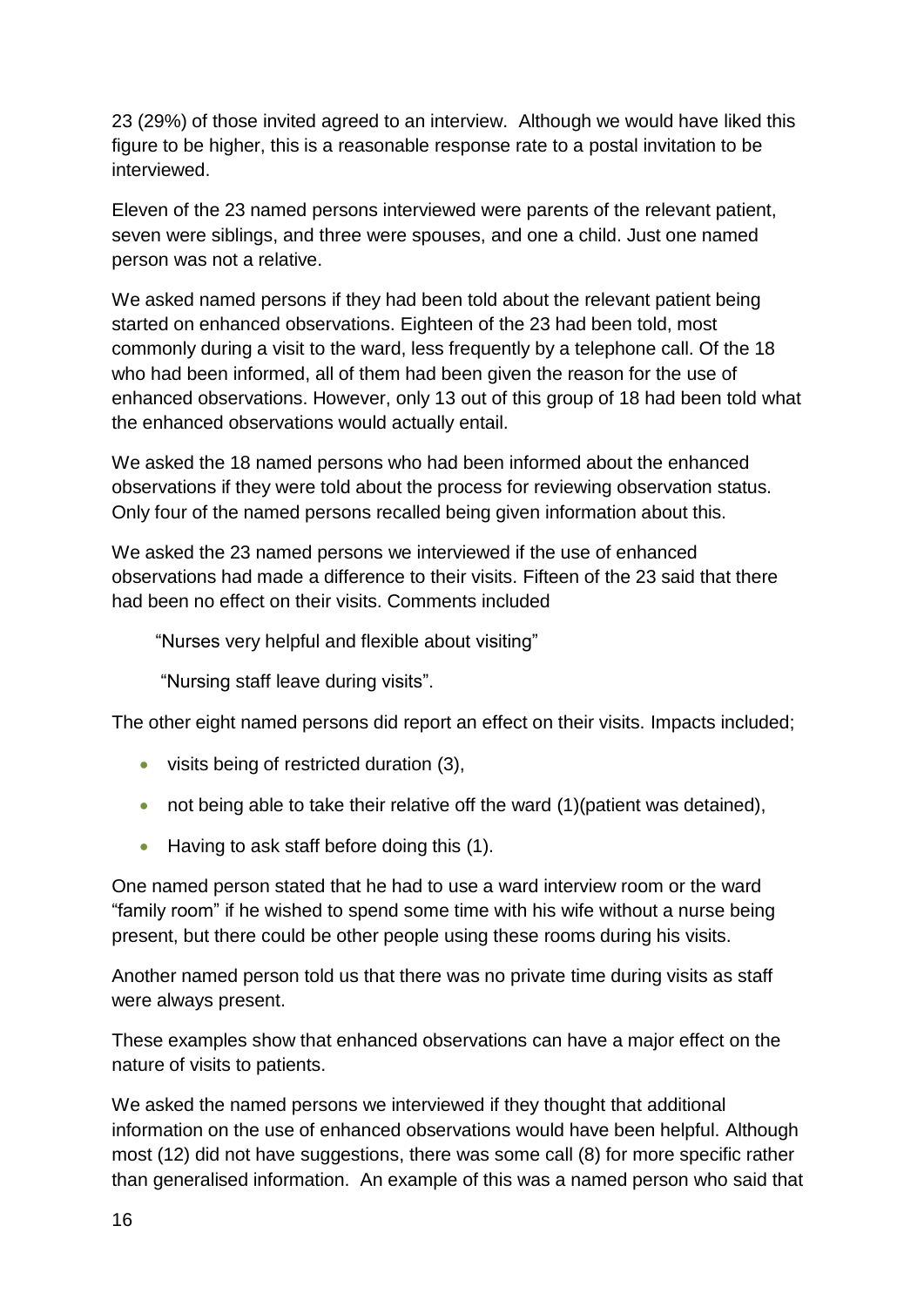he would have liked an explanation about why his relative was on enhanced observations, a discussion about his relative's deteriorating mental health, and information on how the level of observations would be reviewed. Two named persons mentioned specifically that they would have valued the opportunity to discuss with ward staff the use of enhanced observations for their relatives. One person stated that she would have liked written information in addition to the verbal communication, and also expressed that she would have liked staff to communicate more proactively.

We also gave the named persons we interviewed the opportunity to raise any other comments with us. Eleven commented on the general care and treatment being delivered. One named person told us that he and other family members had been left to tell their relative that he was on enhanced observations and to give him the reasons why staff had made that decision. Another told us that she was unhappy with the lack of consultation from ward staff, as she was both named person and welfare guardian with power to consent or withhold consent to medical treatment, and, therefore, had the legal right to be consulted.

We asked staff how changes in observation levels were communicated to the named persons of patients subject to compulsory measures. On 45 wards we were told that the named person would be contacted by the RMO or a member of nursing staff, either by phone or in person. Only 3 of these 45 wards explicitly mentioned that this would depend on the patient's wishes. On 10 wards, we heard that named persons are not routinely contacted about changes to observation levels. On one ward, we heard that the decision to inform the named person would depend on how often the named person visited the patient. We were told by staff that written information was provided to named persons on 16 wards.

## <span id="page-17-0"></span>**Conclusion**

Enhanced observation can be an essential part of a person centred care plan to keep patients safe during periods of acute illness and distress. This requires specialist and skilled intervention by competent staff.

We heard positive reports from many patients about how valuable this intervention had been during their admission but it must be carried out in a sensitive and dignified manner for as short a time as necessary.

Staff involved in making decisions about initiating enhanced levels of observation and carrying out those observations must be aware of its intrusive nature and effect on the individual patient.

We found that there is variation in practice across Scotland in how enhanced observation is carried out and reviewed and this can have a negative effect on care.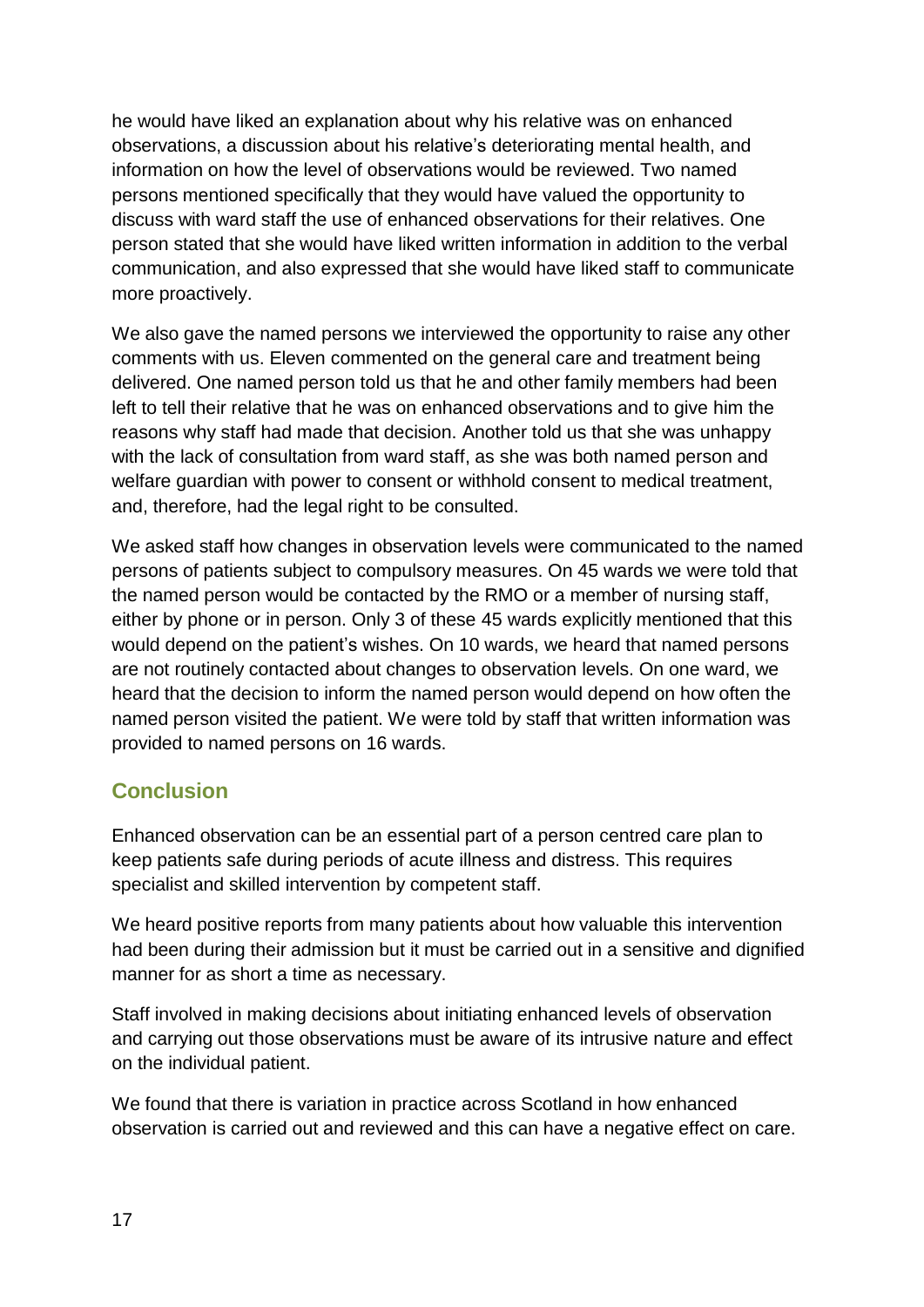The Scottish Government have commissioned Healthcare Improvement Scotland to review the national good practice guidance and this review is underway at the time of writing this report. We are confident that this guidance will address many of the issues raised in this report.

### <span id="page-18-0"></span>**References**

Clinical Resource and Audit Group (CRAG) NHS Scotland (2002) Engaging People: Observation of people with acute mental health problems. A Good Practice

The Mental Welfare Commission for Scotland (2013) Adult *acute ward visits 2012* [http://www.mwcscot.org.uk/media/126149/adult\\_acute\\_2012.pdf](http://www.mwcscot.org.uk/media/126149/adult_acute_2012.pdf)

The Mental Welfare Commission for Scotland (2014) *Specified Person monitoring* [http://www.mwcscot.org.uk/media/192163/final\\_specified\\_persons.pdf](http://www.mwcscot.org.uk/media/192163/final_specified_persons.pdf)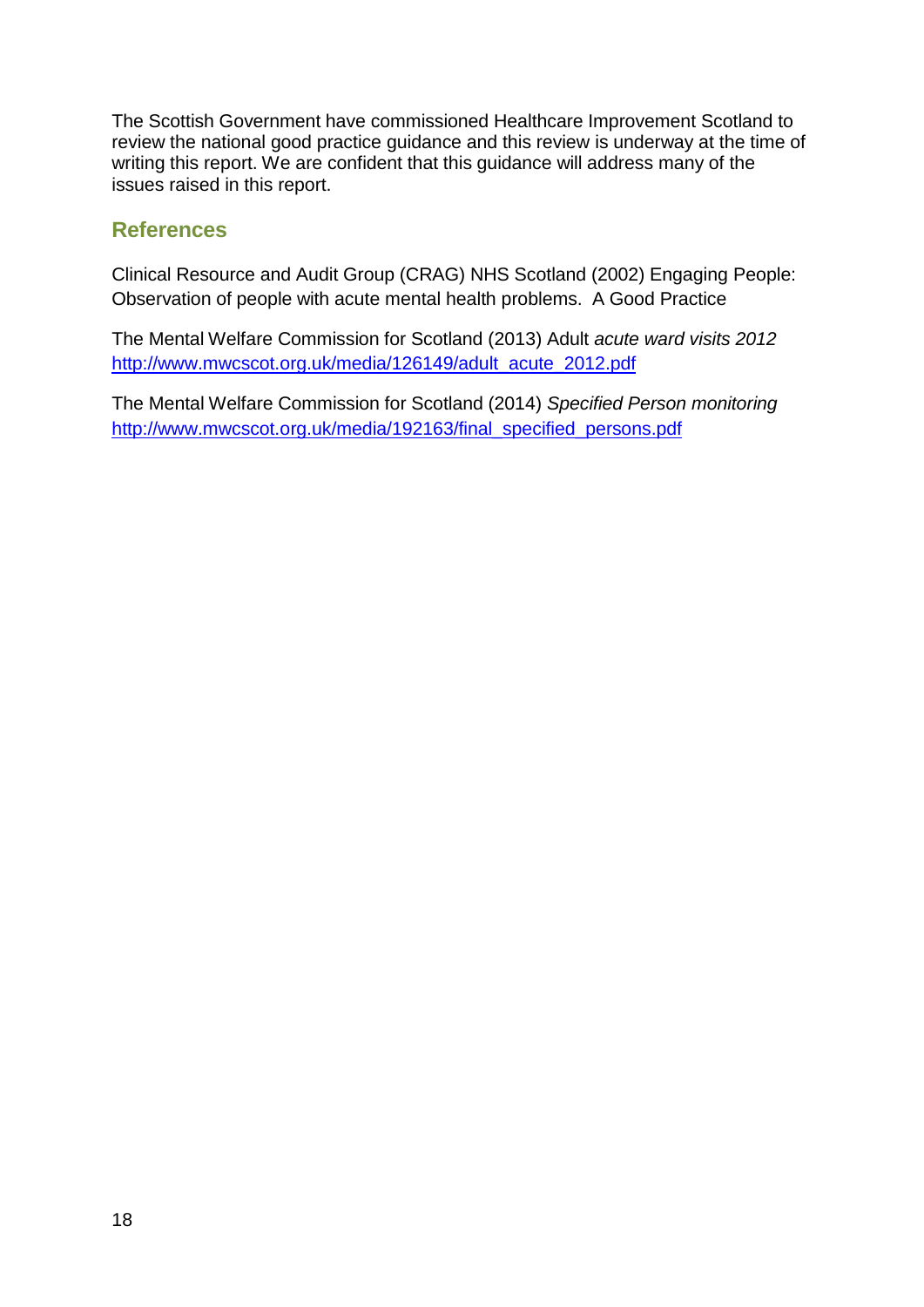# Appendix 1

## <span id="page-19-0"></span>**Where we visited**

| <b>Health Board</b>                | <b>Hospital</b>                            | <b>Ward</b>            | <b>Patient</b>          |
|------------------------------------|--------------------------------------------|------------------------|-------------------------|
| <b>Ayrshire and Arran</b>          | Ailsa                                      | Park                   |                         |
|                                    | <b>Arrol Park</b>                          | House 6 (LD)           | 4<br>1                  |
|                                    | Crosshouse                                 | 1 <sub>d</sub>         | $\overline{4}$          |
|                                    |                                            | 1e                     | $\,6$                   |
| <b>Borders</b>                     | Huntlyburn House                           | Acute                  | $\overline{2}$          |
| <b>Fife</b>                        | Lynebank                                   | <b>Mayfield</b>        | 1                       |
|                                    | Queen Margaret                             | $\overline{2}$         | 1                       |
|                                    | Stratheden                                 | Lomond                 | 1                       |
|                                    | <b>Whytemans Brae</b>                      | Ravenscraig            | $\overline{2}$          |
| <b>Forth Valley</b>                |                                            | 3                      | 1                       |
|                                    | Forth Valley Royal<br>Lochview             | Lochview               | 1                       |
|                                    |                                            | 4                      | $\overline{2}$          |
| Grampian                           | Dr Grays                                   | Morar                  |                         |
|                                    | <b>New Craigs</b><br><b>Royal Cornhill</b> | <b>Brodie</b>          | 1<br>3                  |
|                                    |                                            |                        |                         |
|                                    |                                            | Corgarf                | 5                       |
|                                    |                                            | Crathes                | $\overline{\mathbf{4}}$ |
|                                    |                                            | Drum                   | $\overline{3}$          |
|                                    |                                            | Elmwood, Bracken       | $\overline{2}$          |
| <b>Greater Glasgow &amp; Clyde</b> | Dykebar                                    | East                   | 9                       |
|                                    |                                            | <b>North</b>           | 8                       |
|                                    | <b>Gartnavel Royal</b>                     | Henderson              | 1                       |
|                                    |                                            | <b>McNair</b>          | 3                       |
|                                    |                                            | Rutherford             | 1                       |
|                                    |                                            | <b>Claythorn House</b> | $6\phantom{1}6$         |
|                                    | Inverclyde Royal                           | AAU                    | 3                       |
|                                    | Leverndale                                 | 3                      | $\overline{3}$          |
|                                    |                                            | 4a                     | 8                       |
|                                    |                                            | 4B                     | $\overline{5}$          |
|                                    | Parkhead                                   | $\mathbf{1}$           | $\overline{5}$          |
|                                    |                                            | 3                      | 13                      |
|                                    | Stobhill/Mackinnon                         | Armadale               | $\overline{2}$          |
|                                    |                                            | <b>Broadford</b>       | $\overline{3}$          |
|                                    |                                            | Struan                 | $\overline{2}$          |
| <b>Highland (HB)</b>               | Argyl & Bute                               | Succoth Ward           | $\mathbf 1$             |
|                                    | Newcaigs                                   | Maree                  | 3                       |
|                                    |                                            | Morar                  | 1                       |
|                                    |                                            | <b>Willows</b>         | $\overline{2}$          |
| Lanarkshire                        | Hairmyres                                  | 19                     | 11                      |
|                                    |                                            | 20                     | $\overline{7}$          |
|                                    | <b>Kirklands</b>                           | <b>LD Admissions</b>   | $\overline{2}$          |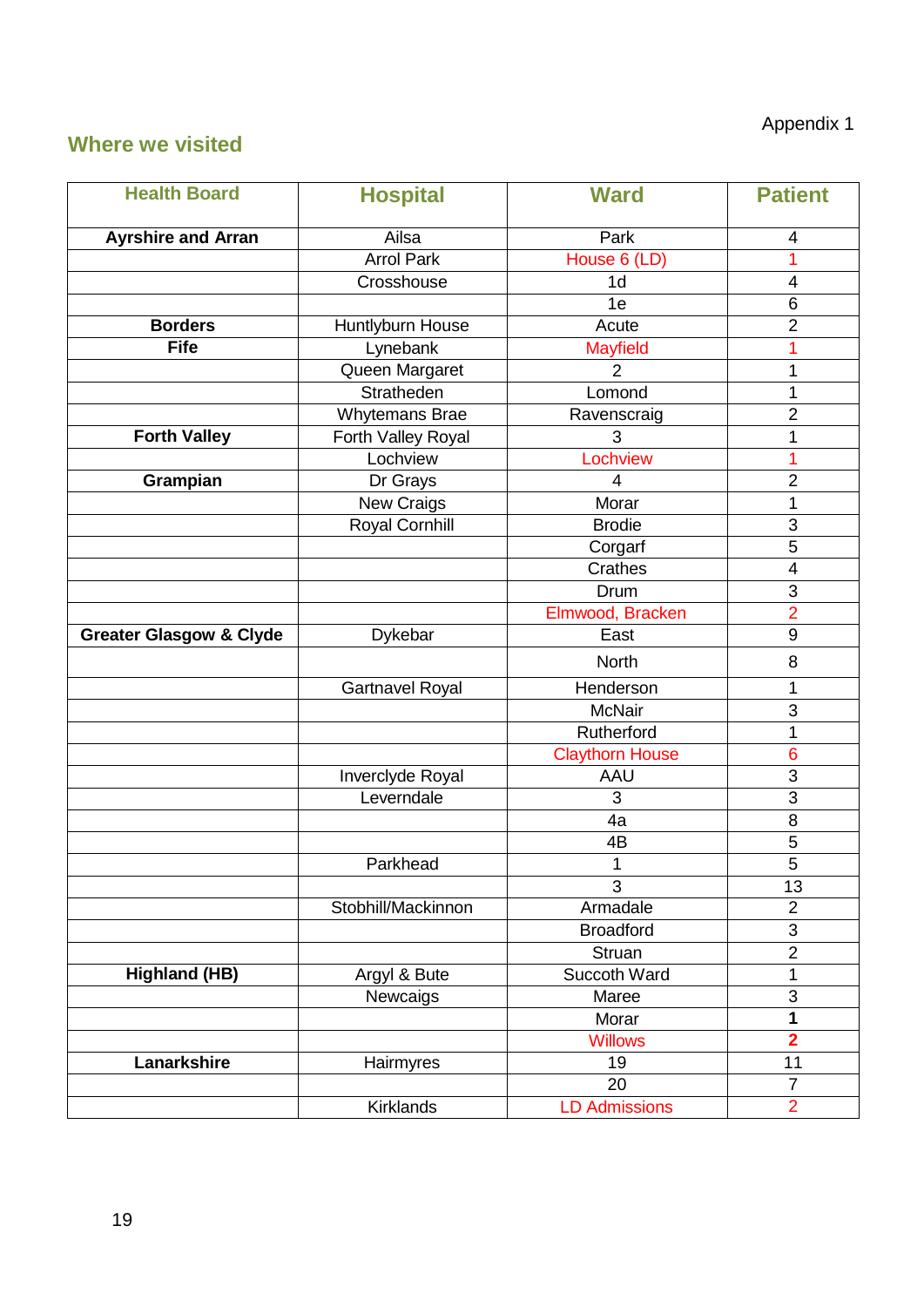| <b>Health Board</b> | <b>Hospital</b>         | <b>Ward</b>                  | <b>Patient</b> |
|---------------------|-------------------------|------------------------------|----------------|
|                     |                         |                              |                |
|                     | Monklands               | 24                           | 4              |
|                     |                         | 25                           | $\overline{2}$ |
|                     | <b>Wishaw General</b>   |                              | 15             |
|                     |                         | 3                            |                |
| <b>Lothians</b>     | Royal Edinburgh         | Hermitage                    | 3              |
|                     |                         | <b>Meadows Female</b>        | 5              |
|                     |                         | Meadows Male                 |                |
|                     |                         | <b>William Fraser Centre</b> | $\overline{2}$ |
|                     | St Johns                | 17                           | $\overline{2}$ |
| <b>Tayside</b>      | <b>Carseview Centre</b> |                              |                |
|                     |                         | $\overline{2}$               | $\overline{2}$ |
|                     |                         | <b>LDAU</b>                  | $\overline{2}$ |
|                     | Murray Royal            | Moredun                      | $\overline{2}$ |
|                     | Stracathro Hospital     | Mulberry                     | 1              |
| TOTAL               |                         |                              | 186            |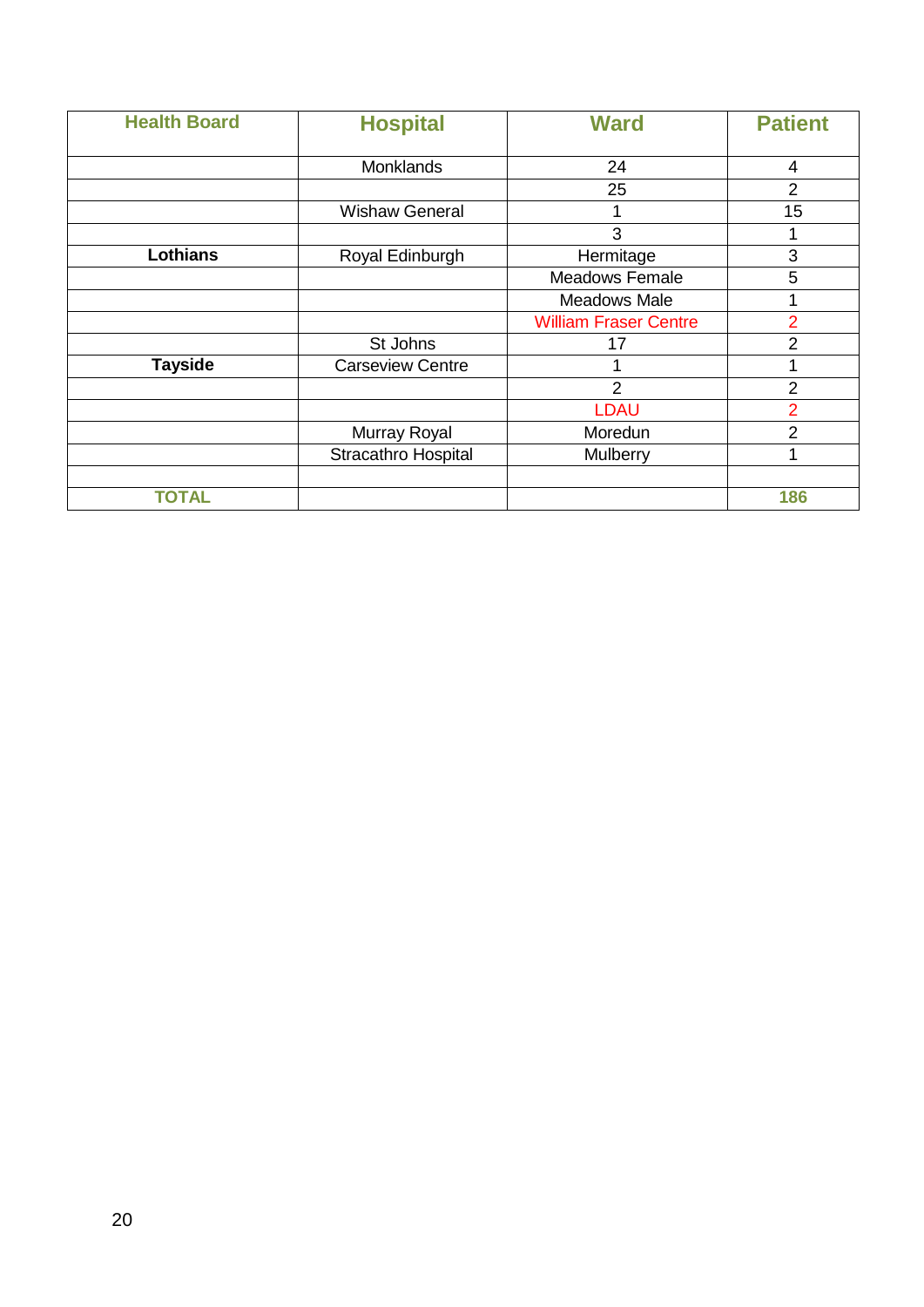